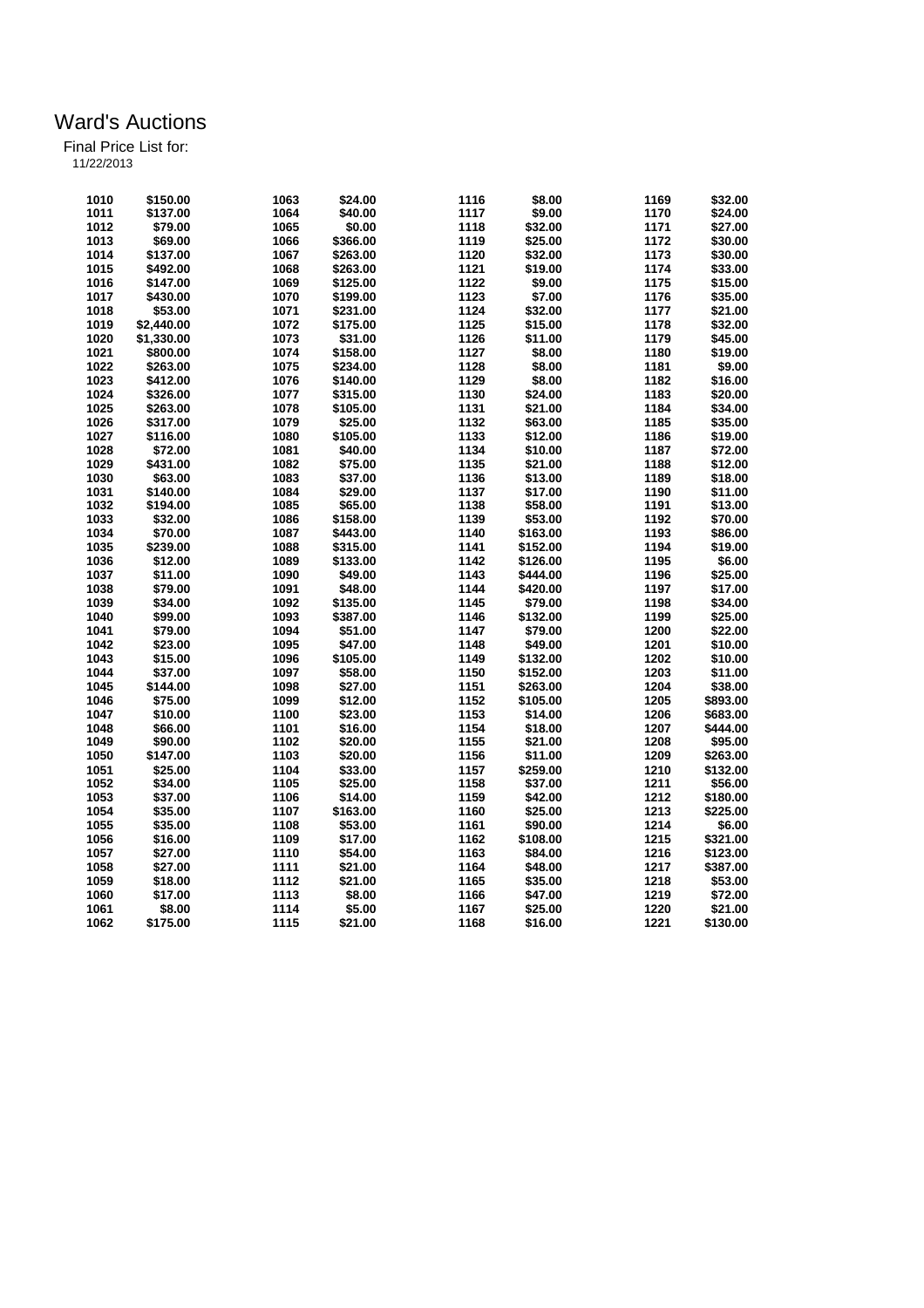| 1222 | \$422.00 | 1275 | \$26.00    | 1328 | \$9.00   | 1381 | \$8.00  |
|------|----------|------|------------|------|----------|------|---------|
| 1223 | \$58.00  | 1276 | \$25.00    | 1329 | \$33.00  | 1382 | \$34.00 |
| 1224 | \$179.00 | 1277 | \$15.00    | 1330 | \$13.00  | 1383 | \$34.00 |
| 1225 | \$79.00  | 1278 | \$69.00    | 1331 | \$30.00  | 1384 | \$10.00 |
| 1226 | \$350.00 | 1279 | \$121.00   | 1332 | \$79.00  | 1385 | \$19.00 |
| 1227 | \$126.00 | 1280 | \$709.00   | 1333 | \$54.00  | 1386 | \$5.00  |
| 1228 | \$50.00  | 1281 | \$132.00   | 1334 | \$13.00  | 1387 | \$48.00 |
| 1229 | \$25.00  | 1282 | \$178.00   | 1335 | \$10.00  | 1388 | \$42.00 |
| 1230 | \$35.00  | 1283 | \$10.00    | 1336 | \$69.00  | 1389 | \$12.00 |
| 1231 | \$17.00  | 1284 | \$37.00    | 1337 | \$105.00 | 1390 | \$18.00 |
| 1232 | \$14.00  | 1285 | \$58.00    | 1338 | \$32.00  | 1391 | \$25.00 |
| 1233 |          | 1286 |            | 1339 | \$93.00  | 1392 | \$27.00 |
|      | \$121.00 |      | \$42.00    |      |          |      |         |
| 1234 | \$92.00  | 1287 | \$14.00    | 1340 | \$16.00  | 1393 | \$21.00 |
| 1235 | \$45.00  | 1288 | \$8.00     | 1341 | \$0.00   | 1394 | \$37.00 |
| 1236 | \$35.00  | 1289 | \$83.00    | 1342 | \$54.00  | 1395 | \$34.00 |
| 1237 | \$46.00  | 1290 | \$20.00    | 1343 | \$20.00  | 1396 | \$26.00 |
| 1238 | \$15.00  | 1291 | \$6.00     | 1344 | \$13.00  | 1397 | \$25.00 |
| 1239 | \$7.00   | 1292 | \$103.00   | 1345 | \$79.00  | 1398 | \$5.00  |
| 1240 | \$14.00  | 1293 | \$27.00    | 1346 | \$40.00  | 1399 | \$12.00 |
| 1241 | \$11.00  | 1294 | \$48.00    | 1347 | \$34.00  | 1400 | \$25.00 |
| 1242 | \$18.00  | 1295 | \$42.00    | 1348 | \$117.00 | 1401 | \$21.00 |
| 1243 | \$11.00  | 1296 | \$16.00    | 1349 | \$135.00 | 1402 | \$9.00  |
| 1244 | \$36.00  | 1297 | \$124.00   | 1350 | \$66.00  | 1403 | \$0.00  |
| 1245 | \$4.00   | 1298 | \$26.00    | 1351 | \$158.00 | 1404 | \$23.00 |
| 1246 | \$34.00  | 1299 | \$25.00    | 1352 | \$21.00  | 1405 | \$24.00 |
| 1247 | \$40.00  | 1300 | \$79.00    | 1353 | \$19.00  | 1406 | \$15.00 |
| 1248 | \$11.00  | 1301 | \$20.00    | 1354 | \$16.00  | 1407 | \$11.00 |
| 1249 | \$17.00  | 1302 | \$20.00    | 1355 | \$16.00  | 1408 | \$13.00 |
| 1250 | \$47.00  | 1303 | \$25.00    | 1356 | \$11.00  | 1409 | \$26.00 |
| 1251 | \$23.00  | 1304 | \$35.00    | 1357 | \$14.00  | 1410 | \$23.00 |
| 1252 |          | 1305 |            | 1358 |          | 1411 | \$9.00  |
| 1253 | \$19.00  |      | \$24.00    | 1359 | \$11.00  | 1412 |         |
|      | \$19.00  | 1306 | \$18.00    |      | \$5.00   |      | \$25.00 |
| 1254 | \$18.00  | 1307 | \$27.00    | 1360 | \$17.00  | 1413 | \$16.00 |
| 1255 | \$63.00  | 1308 | \$22.00    | 1361 | \$19.00  | 1414 | \$48.00 |
| 1256 | \$13.00  | 1309 | \$31.00    | 1362 | \$13.00  | 1415 | \$21.00 |
| 1257 | \$8.00   | 1310 | \$10.00    | 1363 | \$102.00 | 1416 | \$21.00 |
| 1258 | \$13.00  | 1311 | \$8.00     | 1364 | \$8.00   | 1417 | \$53.00 |
| 1259 | \$11.00  | 1312 | \$7.00     | 1365 | \$16.00  | 1418 | \$38.00 |
| 1260 | \$9.00   | 1313 | \$177.00   | 1366 | \$17.00  | 1419 | \$26.00 |
| 1261 | \$12.00  | 1314 | \$24.00    | 1367 | \$16.00  | 1420 | \$26.00 |
| 1262 | \$8.00   | 1315 | \$113.00   | 1368 | \$71.00  | 1421 | \$18.00 |
| 1263 | \$53.00  | 1316 | \$26.00    | 1369 | \$92.00  | 1422 | \$19.00 |
| 1264 | \$11.00  | 1317 | \$37.00    | 1370 | \$9.00   | 1423 | \$15.00 |
| 1265 | \$14.00  | 1318 | \$100.00   | 1371 | \$23.00  | 1424 | \$27.00 |
| 1266 | \$14.00  | 1319 | \$1,314.00 | 1372 | \$15.00  | 1425 | \$25.00 |
| 1267 | \$6.00   | 1320 | \$625.00   | 1373 | \$5.00   | 1426 | \$24.00 |
| 1268 | \$5.00   | 1321 | \$105.00   | 1374 | \$0.00   | 1427 | \$32.00 |
| 1269 | \$37.00  | 1322 | \$94.00    | 1375 | \$7.00   | 1428 | \$10.00 |
| 1270 | \$9.00   | 1323 | \$153.00   | 1376 | \$12.00  | 1429 | \$21.00 |
| 1271 | \$14.00  | 1324 | \$77.00    | 1377 | \$17.00  | 1430 | \$27.00 |
| 1272 | \$10.00  | 1325 | \$50.00    | 1378 | \$28.00  | 1431 | \$12.00 |
| 1273 | \$24.00  | 1326 | \$28.00    | 1379 | \$45.00  | 1432 | \$55.00 |
|      |          |      |            |      |          |      |         |
| 1274 | \$21.00  | 1327 | \$24.00    | 1380 | \$30.00  | 1433 | \$40.00 |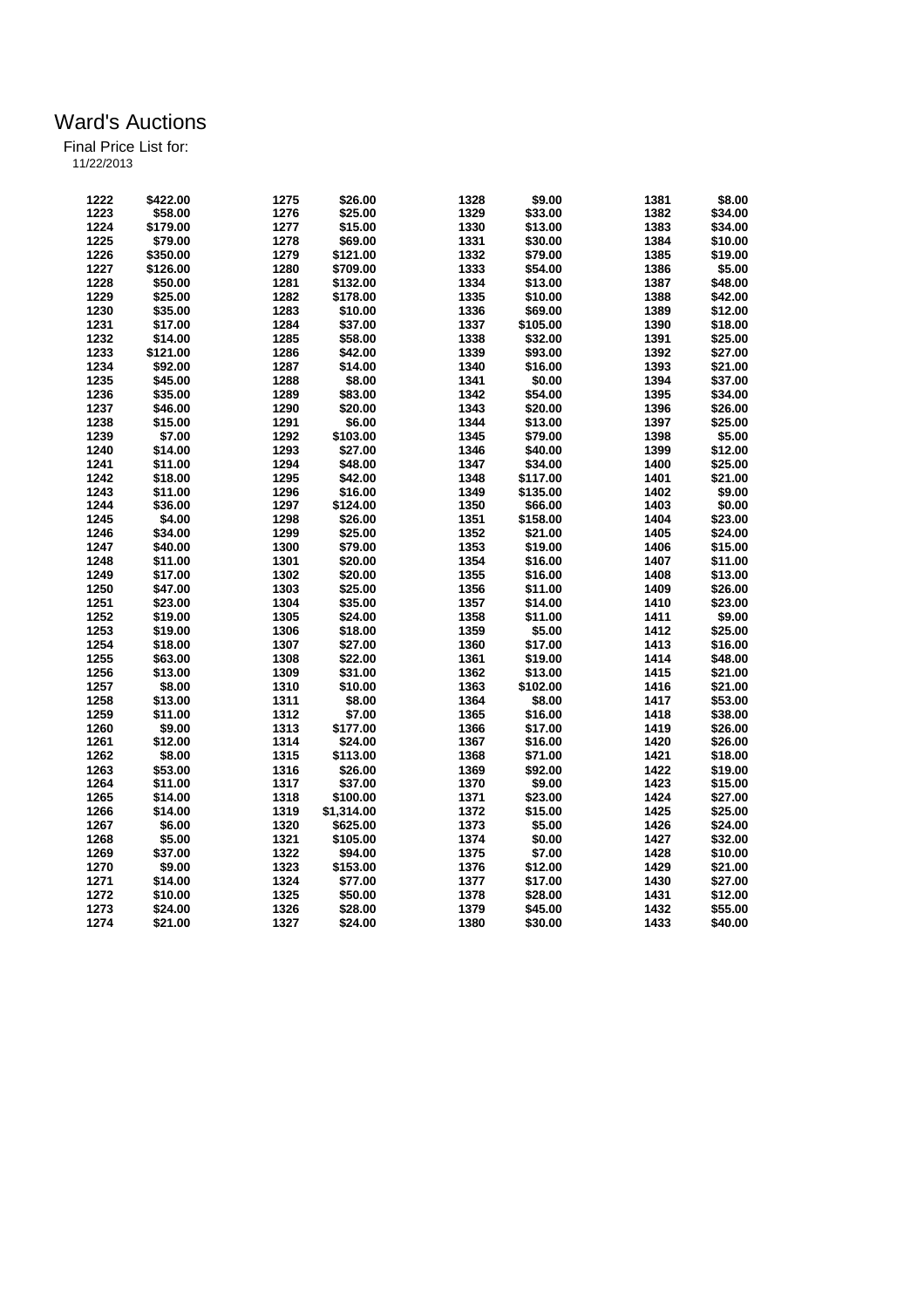| 1434 | \$13.00    | 2030 | \$69.00  | 2083 | \$144.00   | 2136 | \$47.00    |
|------|------------|------|----------|------|------------|------|------------|
| 1435 | \$8.00     | 2031 | \$158.00 | 2084 | \$242.00   | 2137 | \$28.00    |
| 1436 | \$17.00    | 2032 | \$113.00 | 2085 | \$30.00    | 2138 | \$32.00    |
| 1437 | \$16.00    | 2033 | \$210.00 | 2086 | \$56.00    | 2139 | \$33.00    |
| 1438 | \$11.00    | 2034 | \$90.00  | 2087 | \$11.00    | 2140 | \$29.00    |
| 1439 | \$12.00    | 2035 | \$237.00 | 2088 | \$160.00   | 2141 | \$41.00    |
| 1440 | \$10.00    | 2036 | \$38.00  | 2089 | \$13.00    | 2142 | \$41.00    |
| 1441 | \$21.00    | 2037 | \$242.00 | 2090 | \$35.00    | 2143 | \$21.00    |
| 1442 | \$19.00    | 2038 | \$92.00  | 2091 | \$25.00    | 2144 | \$31.00    |
| 1443 | \$27.00    | 2039 | \$86.00  | 2092 | \$42.00    | 2145 | \$263.00   |
| 1444 | \$0.00     | 2040 | \$48.00  | 2093 | \$19.00    | 2146 | \$15.00    |
| 1445 | \$11.00    | 2041 | \$69.00  | 2094 | \$101.00   | 2147 | \$17.00    |
| 1446 | \$16.00    | 2042 | \$66.00  | 2095 | \$69.00    | 2148 | \$44.00    |
| 1447 | \$10.00    | 2043 | \$40.00  | 2096 | \$60.00    | 2149 | \$6.00     |
| 1448 | \$21.00    | 2044 | \$107.00 | 2097 | \$63.00    | 2150 | \$18.00    |
| 1449 | \$12.00    | 2045 | \$86.00  | 2098 | \$27.00    | 2151 | \$10.00    |
| 1450 | \$24.00    | 2046 | \$90.00  | 2099 | \$16.00    | 2152 | \$14.00    |
| 1451 | \$20.00    | 2047 | \$305.00 | 2100 | \$105.00   | 2153 | \$65.00    |
| 1452 | \$14.00    | 2048 | \$91.00  | 2101 | \$40.00    | 2154 | \$53.00    |
| 1453 | \$16.00    | 2049 | \$59.00  | 2102 | \$493.00   | 2155 | \$26.00    |
| 1454 | \$11.00    | 2050 | \$92.00  | 2103 | \$86.00    | 2156 | \$30.00    |
|      |            |      |          | 2104 |            | 2157 |            |
| 1455 | \$32.00    | 2051 | \$75.00  |      | \$31.00    |      | \$19.00    |
| 1456 | \$16.00    | 2052 | \$798.00 | 2105 | \$73.00    | 2158 | \$10.00    |
| 1457 | \$7.00     | 2053 | \$343.00 | 2106 | \$27.00    | 2159 | \$24.00    |
| 1458 | \$34.00    | 2054 | \$319.00 | 2107 | \$53.00    | 2160 | \$18.00    |
| 1459 | \$18.00    | 2055 | \$682.00 | 2108 | \$35.00    | 2161 | \$33.00    |
| 1460 | \$32.00    | 2056 | \$49.00  | 2109 | \$24.00    | 2162 | \$2,520.00 |
| 1461 | \$21.00    | 2057 | \$40.00  | 2110 | \$56.00    | 2163 | \$237.00   |
| 1462 | \$39.00    | 2058 | \$24.00  | 2111 | \$79.00    | 2164 | \$50.00    |
| 1463 | \$17.00    | 2059 | \$58.00  | 2112 | \$44.00    | 2165 | \$41.00    |
| 1464 | \$1,334.00 | 2060 | \$52.00  | 2113 | \$69.00    | 2166 | \$431.00   |
| 1465 | \$165.00   | 2061 | \$39.00  | 2114 | \$451.00   | 2167 | \$312.00   |
| 1466 | \$81.00    | 2062 | \$9.00   | 2115 | \$326.00   | 2168 | \$35.00    |
| 2010 | \$3,150.00 | 2063 | \$11.00  | 2116 | \$38.00    | 2169 | \$6.00     |
| 2011 | \$794.00   | 2064 | \$25.00  | 2117 | \$40.00    | 2170 | \$42.00    |
| 2012 | \$223.00   | 2065 | \$128.00 | 2118 | \$79.00    | 2171 | \$111.00   |
| 2013 | \$71.00    | 2066 | \$0.00   | 2119 | \$158.00   | 2172 | \$17.00    |
| 2014 | \$48.00    | 2067 | \$50.00  | 2120 | \$230.00   | 2173 | \$42.00    |
| 2015 | \$118.00   | 2068 | \$21.00  | 2121 | \$105.00   | 2174 | \$107.00   |
| 2016 | \$121.00   | 2069 | \$30.00  | 2122 | \$158.00   | 2175 | \$164.00   |
| 2017 | \$376.00   | 2070 | \$16.00  | 2123 | \$51.00    | 2176 | \$16.00    |
| 2018 | \$255.00   | 2071 | \$16.00  | 2124 | \$25.00    | 2177 | \$233.00   |
| 2019 | \$54.00    | 2072 | \$12.00  | 2125 | \$38.00    | 2178 | \$10.00    |
| 2020 | \$48.00    | 2073 | \$25.00  | 2126 | \$17.00    | 2179 | \$90.00    |
| 2021 | \$92.00    | 2074 | \$184.00 | 2127 | \$11.00    | 2180 | \$31.00    |
| 2022 | \$188.00   | 2075 | \$21.00  | 2128 | \$237.00   | 2181 | \$56.00    |
| 2023 | \$76.00    | 2076 | \$410.00 | 2129 | \$59.00    | 2182 | \$16.00    |
| 2024 | \$27.00    | 2077 | \$25.00  | 2130 | \$24.00    | 2183 | \$6.00     |
| 2025 | \$920.00   | 2078 | \$284.00 | 2131 | \$81.00    | 2184 | \$8.00     |
| 2026 | \$272.00   | 2079 | \$31.00  | 2132 | \$58.00    | 2185 | \$23.00    |
| 2027 | \$99.00    | 2080 | \$63.00  | 2133 | \$177.00   | 2186 | \$6.00     |
| 2028 | \$120.00   | 2081 | \$55.00  | 2134 | \$143.00   | 2187 | \$7.00     |
| 2029 | \$121.00   | 2082 | \$58.00  | 2135 | \$2,520.00 | 2188 | \$31.00    |
|      |            |      |          |      |            |      |            |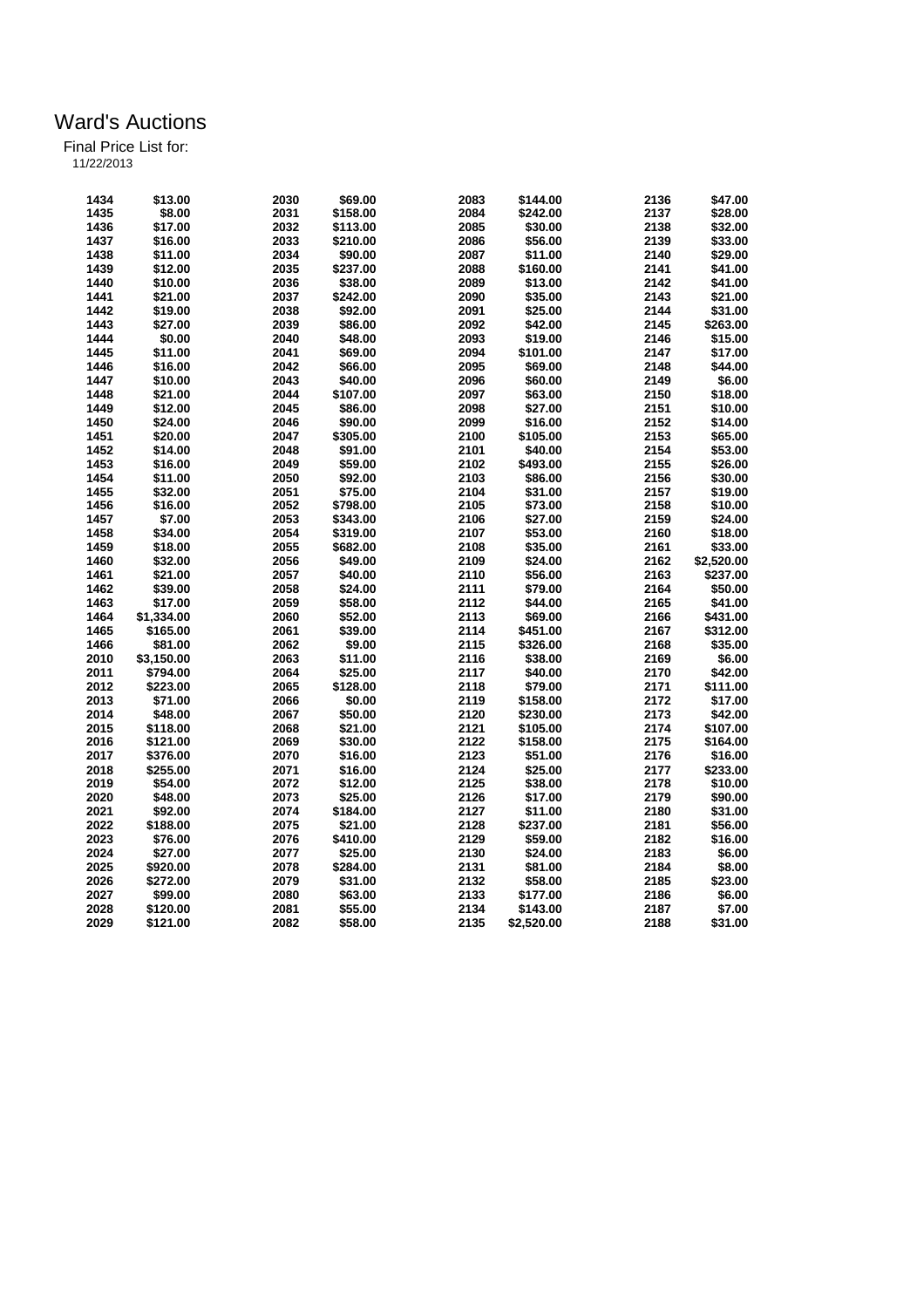| 2189 | \$8.00   | 2242 | \$8.00   | 2295 | \$10.00 | 2348 | \$9.00  |
|------|----------|------|----------|------|---------|------|---------|
| 2190 | \$10.00  | 2243 | \$32.00  | 2296 | \$4.00  | 2349 | \$9.00  |
| 2191 | \$111.00 | 2244 | \$20.00  | 2297 | \$21.00 | 2350 | \$12.00 |
| 2192 | \$41.00  | 2245 | \$6.00   | 2298 | \$27.00 | 2351 | \$9.00  |
| 2193 | \$67.00  | 2246 | \$6.00   | 2299 | \$17.00 | 2352 | \$14.00 |
| 2194 | \$55.00  | 2247 | \$16.00  | 2300 | \$37.00 | 2353 | \$18.00 |
| 2195 | \$34.00  | 2248 | \$19.00  | 2301 | \$8.00  | 2354 | \$14.00 |
| 2196 | \$21.00  | 2249 | \$42.00  | 2302 | \$10.00 | 2355 | \$11.00 |
| 2197 | \$94.00  | 2250 | \$48.00  | 2303 | \$33.00 | 2356 | \$21.00 |
| 2198 | \$289.00 | 2251 | \$69.00  | 2304 | \$19.00 | 2357 | \$12.00 |
| 2199 | \$37.00  | 2252 | \$150.00 | 2305 | \$6.00  | 2358 | \$21.00 |
| 2200 | \$197.00 | 2253 | \$235.00 | 2306 | \$79.00 | 2359 | \$79.00 |
| 2201 | \$79.00  | 2254 | \$17.00  | 2307 | \$39.00 | 2360 | \$24.00 |
| 2202 | \$27.00  | 2255 | \$9.00   | 2308 | \$13.00 | 2361 | \$16.00 |
| 2203 | \$48.00  | 2256 | \$100.00 | 2309 | \$35.00 | 2362 | \$17.00 |
| 2204 | \$28.00  | 2257 | \$16.00  | 2310 | \$37.00 | 2363 | \$16.00 |
| 2205 | \$38.00  | 2258 | \$9.00   | 2311 | \$41.00 | 2364 | \$7.00  |
| 2206 | \$32.00  | 2259 | \$29.00  | 2312 | \$16.00 | 2365 | \$9.00  |
| 2207 | \$129.00 | 2260 | \$101.00 | 2313 | \$29.00 | 2366 | \$18.00 |
| 2208 | \$105.00 | 2261 | \$17.00  | 2314 | \$7.00  | 2367 | \$26.00 |
| 2209 | \$47.00  | 2262 | \$8.00   | 2315 | \$15.00 | 2368 | \$11.00 |
| 2210 | \$116.00 | 2263 | \$13.00  | 2316 | \$66.00 | 2369 | \$15.00 |
|      |          |      |          | 2317 |         | 2370 |         |
| 2211 | \$630.00 | 2264 | \$48.00  |      | \$24.00 |      | \$17.00 |
| 2212 | \$36.00  | 2265 | \$45.00  | 2318 | \$10.00 | 2371 | \$20.00 |
| 2213 | \$81.00  | 2266 | \$24.00  | 2319 | \$9.00  | 2372 | \$16.00 |
| 2214 | \$37.00  | 2267 | \$24.00  | 2320 | \$11.00 | 2373 | \$27.00 |
| 2215 | \$42.00  | 2268 | \$20.00  | 2321 | \$11.00 | 2374 | \$18.00 |
| 2216 | \$221.00 | 2269 | \$20.00  | 2322 | \$20.00 | 2375 | \$17.00 |
| 2217 | \$32.00  | 2270 | \$20.00  | 2323 | \$10.00 | 2376 | \$18.00 |
| 2218 | \$100.00 | 2271 | \$16.00  | 2324 | \$21.00 | 2377 | \$25.00 |
| 2219 | \$32.00  | 2272 | \$24.00  | 2325 | \$9.00  | 2378 | \$25.00 |
| 2220 | \$27.00  | 2273 | \$14.00  | 2326 | \$23.00 | 2379 | \$23.00 |
| 2221 | \$20.00  | 2274 | \$7.00   | 2327 | \$19.00 | 2380 | \$12.00 |
| 2222 | \$27.00  | 2275 | \$23.00  | 2328 | \$18.00 | 2381 | \$35.00 |
| 2223 | \$20.00  | 2276 | \$16.00  | 2329 | \$23.00 | 2382 | \$13.00 |
| 2224 | \$81.00  | 2277 | \$6.00   | 2330 | \$20.00 | 2383 | \$23.00 |
| 2225 | \$26.00  | 2278 | \$15.00  | 2331 | \$15.00 | 2384 | \$8.00  |
| 2226 | \$20.00  | 2279 | \$11.00  | 2332 | \$18.00 | 2385 | \$5.00  |
| 2227 | \$16.00  | 2280 | \$23.00  | 2333 | \$24.00 | 2386 | \$27.00 |
| 2228 | \$14.00  | 2281 | \$23.00  | 2334 | \$28.00 | 2387 | \$16.00 |
| 2229 | \$13.00  | 2282 | \$10.00  | 2335 | \$11.00 | 2388 | \$18.00 |
| 2230 | \$42.00  | 2283 | \$10.00  | 2336 | \$19.00 | 2389 | \$15.00 |
| 2231 | \$90.00  | 2284 | \$7.00   | 2337 | \$13.00 | 2390 | \$26.00 |
| 2232 | \$59.00  | 2285 | \$0.00   | 2338 | \$21.00 | 2391 | \$28.00 |
| 2233 | \$179.00 | 2286 | \$9.00   | 2339 | \$18.00 | 2392 | \$13.00 |
| 2234 | \$41.00  | 2287 | \$7.00   | 2340 | \$26.00 | 2393 | \$17.00 |
| 2235 | \$10.00  | 2288 | \$8.00   | 2341 | \$16.00 | 2394 | \$24.00 |
| 2236 | \$21.00  | 2289 | \$69.00  | 2342 | \$29.00 | 2395 | \$15.00 |
| 2237 | \$11.00  | 2290 | \$12.00  | 2343 | \$20.00 | 2396 | \$9.00  |
| 2238 | \$11.00  | 2291 | \$46.00  | 2344 | \$19.00 | 2397 | \$17.00 |
| 2239 | \$86.00  | 2292 | \$29.00  | 2345 | \$9.00  | 2398 | \$17.00 |
| 2240 | \$24.00  | 2293 | \$45.00  | 2346 | \$12.00 | 2399 | \$11.00 |
| 2241 | \$25.00  | 2294 | \$37.00  | 2347 | \$15.00 | 2400 | \$11.00 |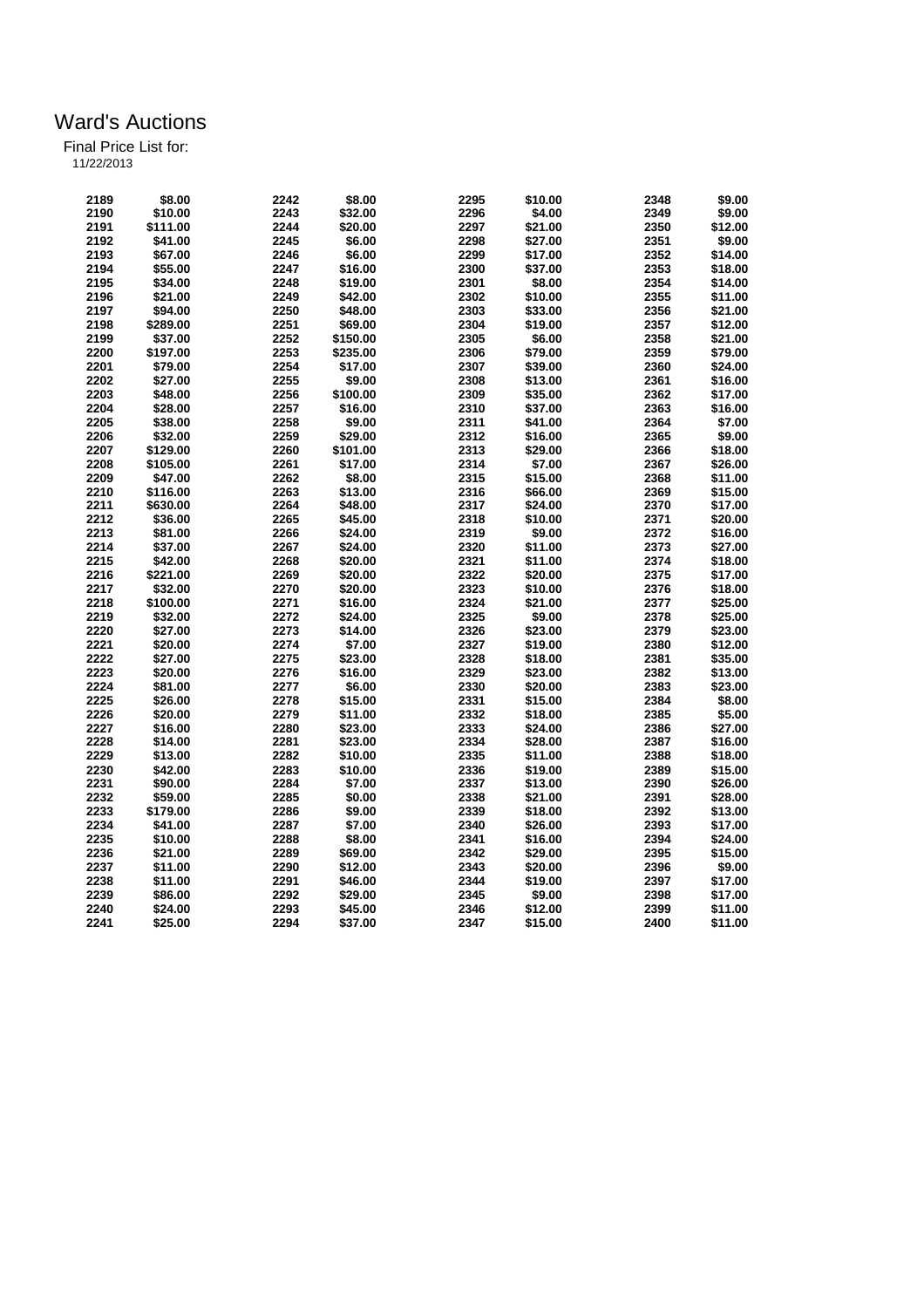| 2401 | \$17.00  | 2454 | \$20.00  | 2507 | \$176.00 | 2560 | \$66.00  |
|------|----------|------|----------|------|----------|------|----------|
| 2402 | \$16.00  | 2455 | \$6.00   | 2508 | \$70.00  | 2561 | \$184.00 |
| 2403 | \$17.00  | 2456 | \$11.00  | 2509 | \$60.00  | 2562 | \$53.00  |
| 2404 | \$163.00 | 2457 | \$9.00   | 2510 | \$68.00  | 2563 | \$67.00  |
| 2405 | \$14.00  | 2458 | \$7.00   | 2511 | \$62.00  | 2564 | \$50.00  |
| 2406 | \$24.00  | 2459 | \$48.00  | 2512 | \$71.00  | 2565 | \$53.00  |
| 2407 | \$16.00  | 2460 | \$9.00   | 2513 | \$132.00 | 2566 | \$86.00  |
| 2408 | \$32.00  | 2461 | \$13.00  | 2514 | \$75.00  | 2567 | \$95.00  |
| 2409 | \$17.00  | 2462 | \$58.00  | 2515 | \$176.00 | 2568 | \$16.00  |
| 2410 | \$21.00  | 2463 | \$12.00  | 2516 | \$173.00 | 2569 | \$34.00  |
| 2411 | \$21.00  | 2464 | \$9.00   | 2517 | \$65.00  | 2570 | \$48.00  |
| 2412 | \$23.00  | 2465 | \$12.00  | 2518 | \$97.00  | 2571 | \$35.00  |
| 2413 | \$20.00  | 2466 | \$14.00  | 2519 | \$47.00  | 2572 | \$19.00  |
| 2414 | \$38.00  | 2467 | \$18.00  | 2520 | \$53.00  | 2573 | \$48.00  |
| 2415 | \$16.00  | 2468 | \$11.00  | 2521 | \$62.00  | 2574 | \$37.00  |
| 2416 | \$34.00  | 2469 | \$16.00  | 2522 | \$61.00  | 2575 | \$61.00  |
| 2417 | \$63.00  | 2470 | \$11.00  | 2523 | \$58.00  | 2576 | \$95.00  |
| 2418 | \$18.00  | 2471 | \$5.00   | 2524 | \$61.00  | 2577 | \$92.00  |
| 2419 | \$11.00  | 2472 | \$13.00  | 2525 | \$48.00  | 2578 | \$226.00 |
| 2420 | \$16.00  | 2473 | \$17.00  | 2526 | \$213.00 | 2579 | \$79.00  |
| 2421 | \$21.00  | 2474 | \$40.00  | 2527 | \$192.00 | 2580 | \$111.00 |
| 2422 | \$10.00  | 2475 | \$74.00  | 2528 | \$158.00 | 2581 | \$70.00  |
| 2423 | \$9.00   | 2476 | \$25.00  | 2529 | \$90.00  | 2582 | \$46.00  |
|      |          |      |          |      |          |      |          |
| 2424 | \$10.00  | 2477 | \$33.00  | 2530 | \$59.00  | 2583 | \$58.00  |
| 2425 | \$21.00  | 2478 | \$21.00  | 2531 | \$72.00  | 2584 | \$57.00  |
| 2426 | \$16.00  | 2479 | \$65.00  | 2532 | \$74.00  | 2585 | \$123.00 |
| 2427 | \$21.00  | 2480 | \$13.00  | 2533 | \$81.00  | 2586 | \$57.00  |
| 2428 | \$19.00  | 2481 | \$10.00  | 2534 | \$62.00  | 2587 | \$105.00 |
| 2429 | \$18.00  | 2482 | \$210.00 | 2535 | \$59.00  | 2588 | \$54.00  |
| 2430 | \$16.00  | 2483 | \$21.00  | 2536 | \$53.00  | 2589 | \$119.00 |
| 2431 | \$21.00  | 2484 | \$42.00  | 2537 | \$69.00  | 2590 | \$47.00  |
| 2432 | \$23.00  | 2485 | \$23.00  | 2538 | \$61.00  | 2591 | \$65.00  |
| 2433 | \$17.00  | 2486 | \$20.00  | 2539 | \$62.00  | 2592 | \$65.00  |
| 2434 | \$9.00   | 2487 | \$20.00  | 2540 | \$174.00 | 2593 | \$174.00 |
| 2435 | \$13.00  | 2488 | \$39.00  | 2541 | \$55.00  | 2594 | \$111.00 |
| 2436 | \$11.00  | 2489 | \$128.00 | 2542 | \$44.00  | 2595 | \$54.00  |
| 2437 | \$27.00  | 2490 | \$23.00  | 2543 | \$62.00  | 2596 | \$69.00  |
| 2438 | \$30.00  | 2491 | \$116.00 | 2544 | \$222.00 | 2597 | \$69.00  |
| 2439 | \$7.00   | 2492 | \$8.00   | 2545 | \$53.00  | 2598 | \$47.00  |
| 2440 | \$16.00  | 2493 | \$12.00  | 2546 | \$53.00  | 2599 | \$11.00  |
| 2441 | \$33.00  | 2494 | \$21.00  | 2547 | \$54.00  | 2600 | \$179.00 |
| 2442 | \$10.00  | 2495 | \$35.00  | 2548 | \$53.00  | 2601 | \$70.00  |
| 2443 | \$17.00  | 2496 | \$318.00 | 2549 | \$578.00 | 2602 | \$90.00  |
| 2444 | \$15.00  | 2497 | \$93.00  | 2550 | \$100.00 | 2603 | \$79.00  |
| 2445 | \$13.00  | 2498 | \$56.00  | 2551 | \$87.00  | 2604 | \$70.00  |
| 2446 | \$13.00  | 2499 | \$27.00  | 2552 | \$25.00  | 2605 | \$69.00  |
| 2447 | \$20.00  | 2500 | \$58.00  | 2553 | \$58.00  | 2606 | \$93.00  |
| 2448 | \$14.00  | 2501 | \$47.00  | 2554 | \$65.00  | 2607 | \$31.00  |
| 2449 | \$19.00  | 2502 | \$42.00  | 2555 | \$58.00  | 2608 | \$46.00  |
| 2450 | \$14.00  | 2503 | \$240.00 | 2556 | \$95.00  | 2609 | \$28.00  |
| 2451 | \$16.00  | 2504 | \$69.00  | 2557 | \$69.00  | 2610 | \$56.00  |
| 2452 | \$69.00  | 2505 | \$79.00  | 2558 | \$65.00  | 2611 | \$30.00  |
| 2453 | \$5.00   | 2506 | \$262.00 | 2559 | \$53.00  | 2612 | \$175.00 |
|      |          |      |          |      |          |      |          |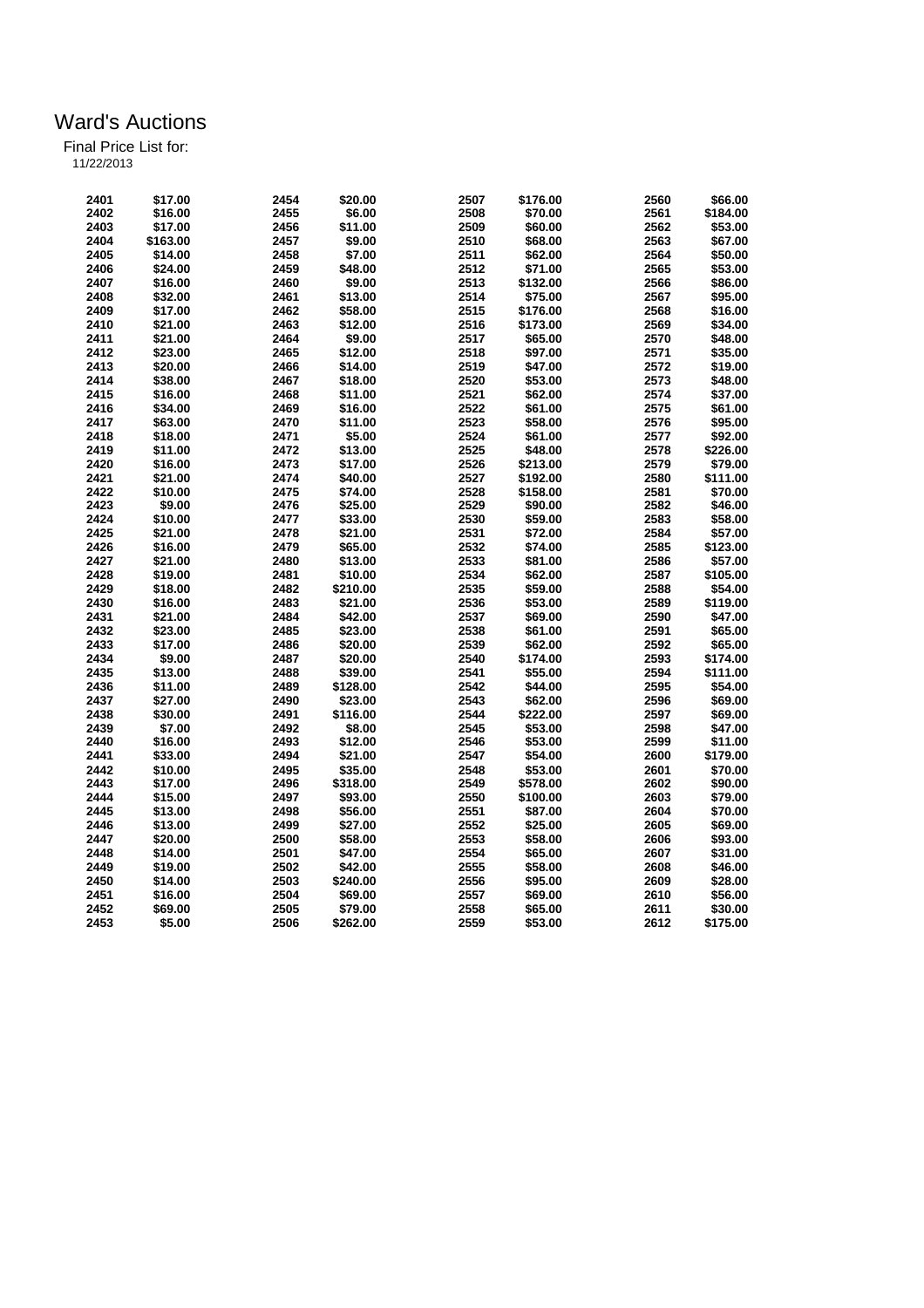| 2613 | \$53.00    | 3041 | \$159.00 | 3094 | \$10.00  | 3147 | \$11.00  |
|------|------------|------|----------|------|----------|------|----------|
| 2614 | \$37.00    | 3042 | \$47.00  | 3095 | \$21.00  | 3148 | \$32.00  |
| 2615 | \$26.00    | 3043 | \$38.00  | 3096 | \$185.00 | 3149 | \$76.00  |
| 2616 | \$45.00    | 3044 | \$80.00  | 3097 | \$63.00  | 3150 | \$210.00 |
| 2617 | \$76.00    | 3045 | \$0.00   | 3098 | \$223.00 | 3151 | \$121.00 |
| 2618 | \$69.00    | 3046 | \$29.00  | 3099 | \$462.00 | 3152 | \$95.00  |
| 2619 | \$63.00    | 3047 | \$87.00  | 3100 | \$31.00  | 3153 | \$140.00 |
| 2620 | \$69.00    | 3048 | \$42.00  | 3101 | \$50.00  | 3154 | \$70.00  |
| 2621 | \$63.00    | 3049 | \$163.00 | 3102 | \$187.00 | 3155 | \$202.00 |
| 2622 | \$32.00    | 3050 | \$63.00  | 3103 | \$35.00  | 3156 | \$58.00  |
| 2623 | \$31.00    | 3051 | \$512.00 | 3104 | \$84.00  | 3157 | \$50.00  |
|      |            |      |          | 3105 |          |      |          |
| 2624 | \$13.00    | 3052 | \$53.00  |      | \$55.00  | 3158 | \$129.00 |
| 2625 | \$44.00    | 3053 | \$191.00 | 3106 | \$39.00  | 3159 | \$56.00  |
| 2626 | \$95.00    | 3054 | \$0.00   | 3107 | \$42.00  | 3160 | \$32.00  |
| 2627 | \$50.00    | 3055 | \$62.00  | 3108 | \$35.00  | 3161 | \$59.00  |
| 2628 | \$75.00    | 3056 | \$58.00  | 3109 | \$319.00 | 3162 | \$125.00 |
| 2629 | \$66.00    | 3057 | \$27.00  | 3110 | \$153.00 | 3163 | \$35.00  |
| 2630 | \$57.00    | 3058 | \$69.00  | 3111 | \$44.00  | 3164 | \$48.00  |
| 3006 | \$0.00     | 3059 | \$47.00  | 3112 | \$0.00   | 3165 | \$50.00  |
| 3007 | \$2,613.00 | 3060 | \$33.00  | 3113 | \$105.00 | 3166 | \$41.00  |
| 3008 | \$1,790.00 | 3061 | \$37.00  | 3114 | \$126.00 | 3167 | \$27.00  |
| 3009 | \$2,468.00 | 3062 | \$201.00 | 3115 | \$35.00  | 3168 | \$37.00  |
| 3010 | \$0.00     | 3063 | \$15.00  | 3116 | \$19.00  | 3169 | \$53.00  |
| 3011 | \$105.00   | 3064 | \$171.00 | 3117 | \$24.00  | 3170 | \$75.00  |
|      |            |      |          |      |          |      |          |
| 3012 | \$104.00   | 3065 | \$12.00  | 3118 | \$17.00  | 3171 | \$42.00  |
| 3013 | \$45.00    | 3066 | \$25.00  | 3119 | \$0.00   | 3172 | \$20.00  |
| 3014 | \$473.00   | 3067 | \$63.00  | 3120 | \$32.00  | 3173 | \$16.00  |
| 3015 | \$0.00     | 3068 | \$336.00 | 3121 | \$290.00 | 3174 | \$35.00  |
| 3016 | \$14.00    | 3069 | \$63.00  | 3122 | \$0.00   | 3175 | \$26.00  |
| 3017 | \$289.00   | 3070 | \$53.00  | 3123 | \$26.00  | 3176 | \$44.00  |
| 3018 | \$82.00    | 3071 | \$452.00 | 3124 | \$46.00  | 3177 | \$36.00  |
| 3019 | \$56.00    | 3072 | \$196.00 | 3125 | \$83.00  | 3178 | \$34.00  |
| 3020 | \$373.00   | 3073 | \$434.00 | 3126 | \$191.00 | 3179 | \$74.00  |
| 3021 | \$1,050.00 | 3074 | \$27.00  | 3127 | \$69.00  | 3180 | \$70.00  |
| 3022 | \$525.00   | 3075 | \$27.00  | 3128 | \$56.00  | 3181 | \$56.00  |
| 3023 | \$237.00   | 3076 | \$53.00  | 3129 | \$54.00  | 3182 | \$23.00  |
| 3024 | \$123.00   | 3077 | \$133.00 | 3130 | \$32.00  | 3183 | \$237.00 |
| 3025 | \$150.00   | 3078 | \$30.00  | 3131 | \$16.00  | 3184 | \$28.00  |
| 3026 | \$143.00   | 3079 | \$27.00  | 3132 | \$18.00  | 3185 | \$40.00  |
| 3027 | \$735.00   | 3080 | \$32.00  | 3133 | \$10.00  | 3186 | \$28.00  |
| 3028 | \$25.00    | 3081 | \$79.00  | 3134 | \$13.00  | 3187 | \$18.00  |
| 3029 | \$225.00   | 3082 | \$197.00 | 3135 | \$10.00  | 3188 | \$42.00  |
| 3030 |            |      |          | 3136 |          |      |          |
|      | \$0.00     | 3083 | \$525.00 |      | \$15.00  | 3189 | \$53.00  |
| 3031 | \$75.00    | 3084 | \$79.00  | 3137 | \$14.00  | 3190 | \$31.00  |
| 3032 | \$75.00    | 3085 | \$93.00  | 3138 | \$552.00 | 3191 | \$50.00  |
| 3033 | \$86.00    | 3086 | \$70.00  | 3139 | \$40.00  | 3192 | \$36.00  |
| 3034 | \$78.00    | 3087 | \$69.00  | 3140 | \$13.00  | 3193 | \$39.00  |
| 3035 | \$63.00    | 3088 | \$28.00  | 3141 | \$20.00  | 3194 | \$37.00  |
| 3036 | \$242.00   | 3089 | \$48.00  | 3142 | \$14.00  | 3195 | \$19.00  |
| 3037 | \$241.00   | 3090 | \$49.00  | 3143 | \$25.00  | 3196 | \$58.00  |
| 3038 | \$39.00    | 3091 | \$304.00 | 3144 | \$53.00  | 3197 | \$35.00  |
| 3039 | \$336.00   | 3092 | \$26.00  | 3145 | \$21.00  | 3198 | \$17.00  |
| 3040 | \$368.00   | 3093 | \$35.00  | 3146 | \$0.00   | 3199 | \$71.00  |
|      |            |      |          |      |          |      |          |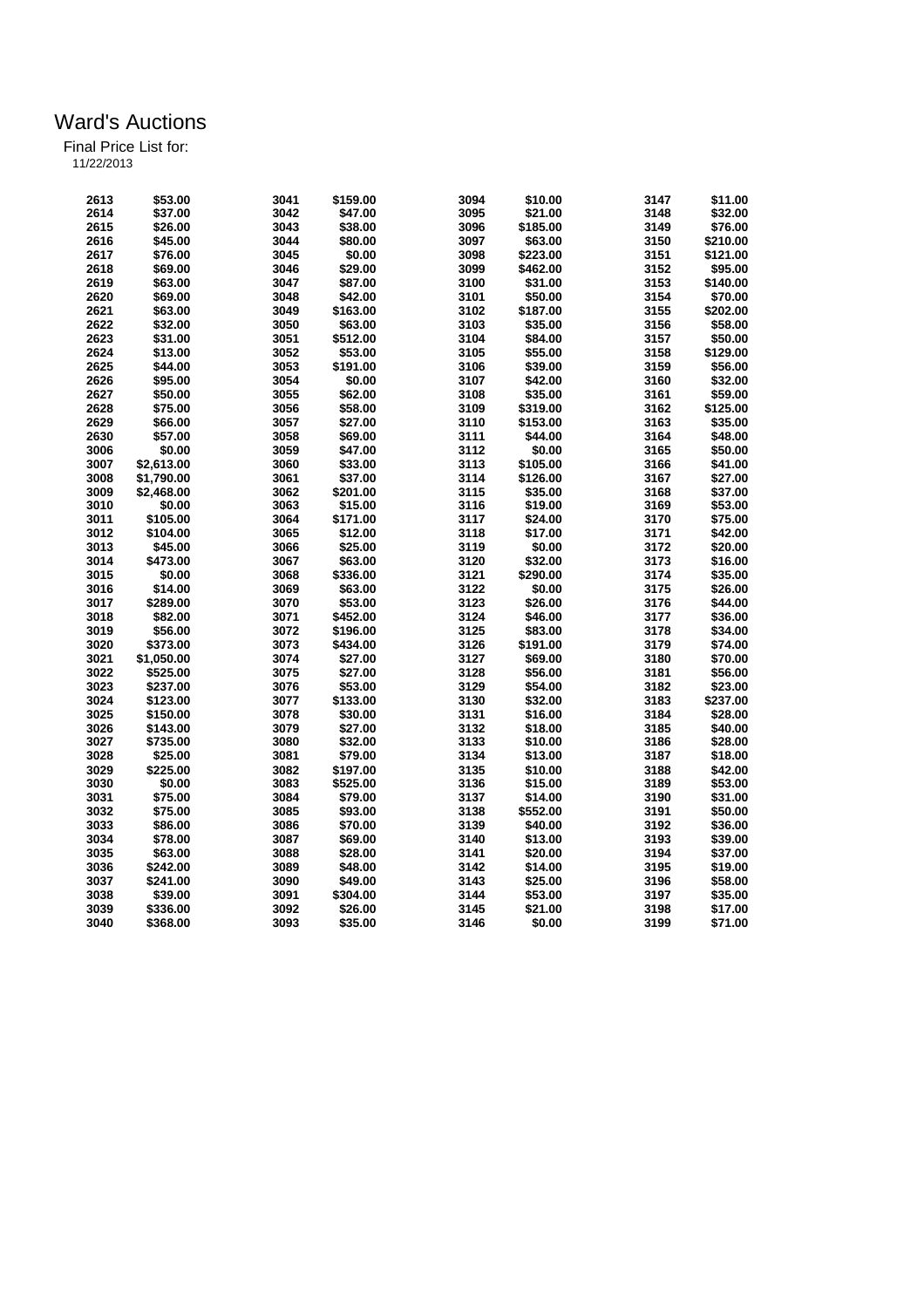|  | 11/22/2013 |
|--|------------|

| 3200 | \$59.00  | 3253 | \$51.00  | 3306 | \$18.00 | 3359 | \$20.00  |
|------|----------|------|----------|------|---------|------|----------|
| 3201 | \$47.00  | 3254 | \$33.00  | 3307 | \$29.00 | 3360 | \$31.00  |
| 3202 | \$74.00  | 3255 | \$195.00 | 3308 | \$50.00 | 3361 | \$21.00  |
| 3203 | \$41.00  | 3256 | \$54.00  | 3309 | \$79.00 | 3362 | \$48.00  |
| 3204 | \$17.00  | 3257 | \$10.00  | 3310 | \$42.00 | 3363 | \$47.00  |
| 3205 | \$176.00 | 3258 | \$16.00  | 3311 | \$49.00 | 3364 | \$39.00  |
| 3206 | \$163.00 | 3259 | \$20.00  | 3312 | \$27.00 | 3365 | \$25.00  |
| 3207 | \$30.00  | 3260 | \$10.00  | 3313 | \$37.00 | 3366 | \$30.00  |
| 3208 | \$30.00  | 3261 | \$11.00  | 3314 | \$45.00 | 3367 | \$24.00  |
| 3209 | \$44.00  | 3262 | \$11.00  | 3315 | \$47.00 | 3368 | \$21.00  |
| 3210 | \$59.00  | 3263 | \$10.00  | 3316 | \$42.00 | 3369 | \$34.00  |
| 3211 | \$58.00  | 3264 | \$17.00  | 3317 | \$63.00 | 3370 | \$27.00  |
| 3212 | \$33.00  | 3265 | \$46.00  | 3318 |         | 3371 | \$25.00  |
|      |          |      |          |      | \$16.00 |      |          |
| 3213 | \$42.00  | 3266 | \$42.00  | 3319 | \$19.00 | 3372 | \$20.00  |
| 3214 | \$21.00  | 3267 | \$42.00  | 3320 | \$53.00 | 3373 | \$50.00  |
| 3215 | \$21.00  | 3268 | \$26.00  | 3321 | \$33.00 | 3374 | \$47.00  |
| 3216 | \$63.00  | 3269 | \$44.00  | 3322 | \$15.00 | 3375 | \$21.00  |
| 3217 | \$61.00  | 3270 | \$48.00  | 3323 | \$33.00 | 3376 | \$21.00  |
| 3218 | \$49.00  | 3271 | \$29.00  | 3324 | \$23.00 | 3377 | \$16.00  |
| 3219 | \$45.00  | 3272 | \$21.00  | 3325 | \$25.00 | 3378 | \$86.00  |
| 3220 | \$23.00  | 3273 | \$50.00  | 3326 | \$14.00 | 3379 | \$15.00  |
| 3221 | \$29.00  | 3274 | \$21.00  | 3327 | \$40.00 | 3380 | \$10.00  |
| 3222 | \$26.00  | 3275 | \$45.00  | 3328 | \$25.00 | 3381 | \$121.00 |
| 3223 | \$17.00  | 3276 | \$24.00  | 3329 | \$16.00 | 3382 | \$67.00  |
| 3224 | \$37.00  | 3277 | \$35.00  | 3330 | \$26.00 | 3383 | \$20.00  |
| 3225 | \$22.00  | 3278 | \$84.00  | 3331 | \$53.00 | 3384 | \$45.00  |
| 3226 | \$18.00  | 3279 | \$52.00  | 3332 | \$24.00 | 3385 | \$61.00  |
| 3227 | \$83.00  | 3280 | \$53.00  | 3333 | \$31.00 | 3386 | \$58.00  |
| 3228 | \$24.00  | 3281 | \$39.00  | 3334 | \$45.00 | 3387 | \$54.00  |
| 3229 | \$74.00  | 3282 | \$99.00  | 3335 | \$25.00 | 3388 | \$12.00  |
| 3230 | \$79.00  | 3283 | \$26.00  | 3336 | \$32.00 | 3389 | \$130.00 |
| 3231 | \$39.00  | 3284 | \$28.00  | 3337 | \$25.00 | 3390 | \$29.00  |
| 3232 | \$12.00  | 3285 | \$50.00  | 3338 | \$32.00 | 3391 | \$53.00  |
| 3233 | \$25.00  | 3286 | \$9.00   | 3339 | \$25.00 | 3392 | \$28.00  |
| 3234 | \$28.00  | 3287 | \$26.00  | 3340 | \$33.00 | 3393 | \$32.00  |
| 3235 | \$32.00  | 3288 | \$35.00  | 3341 | \$18.00 | 3394 | \$28.00  |
| 3236 | \$32.00  | 3289 | \$202.00 | 3342 | \$35.00 | 3395 | \$23.00  |
| 3237 | \$39.00  | 3290 | \$20.00  | 3343 | \$31.00 | 3396 | \$33.00  |
| 3238 | \$34.00  |      | \$28.00  | 3344 |         | 3397 | \$18.00  |
|      |          | 3291 |          |      | \$30.00 |      |          |
| 3239 | \$35.00  | 3292 | \$17.00  | 3345 | \$21.00 | 3398 | \$131.00 |
| 3240 | \$11.00  | 3293 | \$81.00  | 3346 | \$20.00 | 3399 | \$39.00  |
| 3241 | \$8.00   | 3294 | \$110.00 | 3347 | \$32.00 | 3400 | \$44.00  |
| 3242 | \$41.00  | 3295 | \$49.00  | 3348 | \$42.00 | 3401 | \$32.00  |
| 3243 | \$44.00  | 3296 | \$38.00  | 3349 | \$18.00 | 3402 | \$50.00  |
| 3244 | \$38.00  | 3297 | \$45.00  | 3350 | \$23.00 | 3403 | \$38.00  |
| 3245 | \$37.00  | 3298 | \$63.00  | 3351 | \$25.00 | 3404 | \$102.00 |
| 3246 | \$65.00  | 3299 | \$34.00  | 3352 | \$16.00 | 3405 | \$65.00  |
| 3247 | \$30.00  | 3300 | \$23.00  | 3353 | \$19.00 | 3406 | \$30.00  |
| 3248 | \$8.00   | 3301 | \$6.00   | 3354 | \$47.00 | 3407 | \$21.00  |
| 3249 | \$8.00   | 3302 | \$33.00  | 3355 | \$23.00 | 3408 | \$15.00  |
| 3250 | \$29.00  | 3303 | \$21.00  | 3356 | \$35.00 | 3409 | \$15.00  |
| 3251 | \$19.00  | 3304 | \$28.00  | 3357 | \$49.00 | 3410 | \$21.00  |
| 3252 | \$24.00  | 3305 | \$18.00  | 3358 | \$32.00 | 3411 | \$24.00  |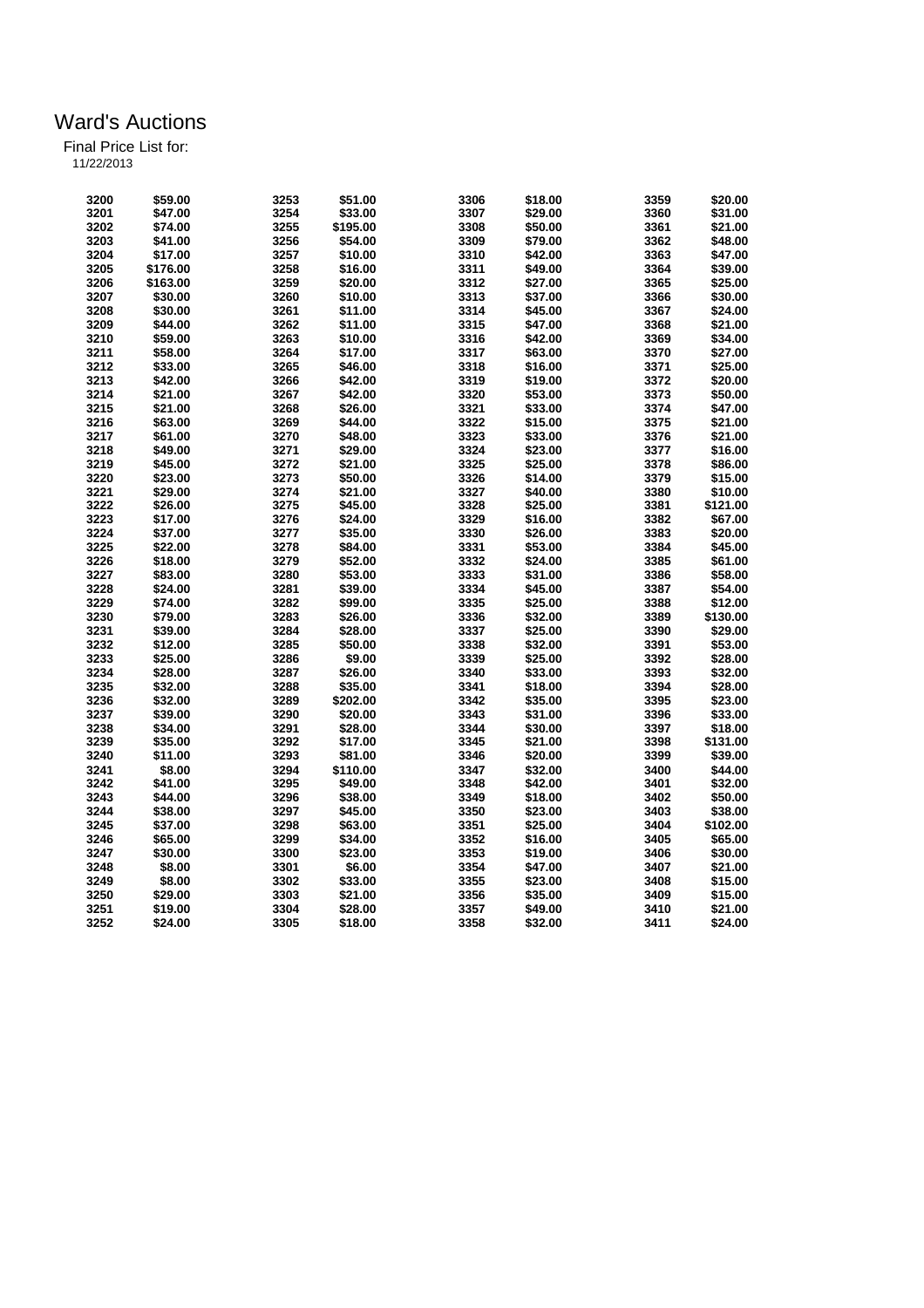|  | 11/22/2013 |  |  |
|--|------------|--|--|
|  |            |  |  |

| 3412 | \$15.00  | 3465 | \$99.00    | 3518 | \$40.00  | 3571 | \$50.00  |
|------|----------|------|------------|------|----------|------|----------|
| 3413 | \$37.00  | 3466 | \$91.00    | 3519 | \$19.00  | 3572 | \$30.00  |
| 3414 | \$42.00  | 3467 | \$1,793.00 | 3520 | \$25.00  | 3573 | \$29.00  |
| 3415 | \$119.00 | 3468 | \$79.00    | 3521 | \$14.00  | 3574 | \$162.00 |
| 3416 | \$46.00  | 3469 | \$210.00   | 3522 | \$11.00  | 3575 | \$54.00  |
| 3417 | \$39.00  | 3470 | \$8.00     | 3523 | \$39.00  | 3576 | \$0.00   |
| 3418 | \$16.00  | 3471 | \$72.00    | 3524 | \$238.00 | 3577 | \$249.00 |
| 3419 | \$71.00  | 3472 | \$95.00    | 3525 | \$185.00 | 3578 | \$42.00  |
| 3420 | \$54.00  | 3473 | \$37.00    | 3526 | \$33.00  | 3579 | \$44.00  |
| 3421 | \$50.00  | 3474 | \$29.00    | 3527 | \$41.00  | 3580 | \$42.00  |
| 3422 | \$13.00  | 3475 | \$18.00    | 3528 | \$105.00 | 3581 | \$8.00   |
| 3423 | \$21.00  | 3476 | \$16.00    | 3529 | \$0.00   | 3582 | \$14.00  |
| 3424 | \$42.00  | 3477 | \$17.00    | 3530 | \$116.00 | 3583 | \$0.00   |
| 3425 | \$44.00  | 3478 | \$25.00    | 3531 | \$74.00  | 3584 | \$50.00  |
| 3426 | \$71.00  | 3479 | \$20.00    | 3532 | \$59.00  | 3585 | \$11.00  |
| 3427 | \$15.00  | 3480 | \$35.00    | 3533 | \$28.00  | 3586 | \$41.00  |
| 3428 | \$39.00  | 3481 | \$12.00    | 3534 | \$25.00  | 3587 | \$21.00  |
| 3429 | \$21.00  | 3482 | \$50.00    | 3535 | \$14.00  | 3588 | \$158.00 |
| 3430 | \$13.00  | 3483 | \$12.00    | 3536 | \$116.00 | 3589 | \$19.00  |
| 3431 | \$32.00  | 3484 | \$10.00    | 3537 | \$38.00  | 3590 | \$25.00  |
| 3432 | \$27.00  | 3485 | \$34.00    | 3538 | \$276.00 | 3591 | \$9.00   |
| 3433 | \$16.00  | 3486 | \$46.00    | 3539 | \$113.00 | 3592 | \$29.00  |
| 3434 | \$35.00  | 3487 | \$18.00    | 3540 | \$217.00 | 3593 | \$15.00  |
| 3435 | \$23.00  | 3488 | \$13.00    | 3541 | \$187.00 | 3594 | \$45.00  |
| 3436 | \$21.00  | 3489 | \$18.00    | 3542 | \$0.00   | 3595 | \$25.00  |
| 3437 | \$20.00  | 3490 | \$66.00    | 3543 | \$0.00   | 3596 | \$30.00  |
| 3438 | \$25.00  | 3491 | \$71.00    | 3544 | \$83.00  | 3597 | \$90.00  |
| 3439 | \$45.00  | 3492 | \$11.00    | 3545 | \$37.00  | 3598 | \$175.00 |
| 3440 | \$24.00  | 3493 | \$26.00    | 3546 | \$13.00  | 3599 | \$93.00  |
| 3441 | \$34.00  | 3494 | \$69.00    | 3547 | \$286.00 | 3600 | \$56.00  |
| 3442 | \$28.00  | 3495 | \$29.00    | 3548 | \$168.00 | 3601 | \$74.00  |
| 3443 | \$41.00  | 3496 | \$10.00    | 3549 | \$0.00   | 3602 | \$72.00  |
| 3444 | \$32.00  | 3497 | \$13.00    | 3550 | \$15.00  | 3603 | \$105.00 |
| 3445 | \$15.00  | 3498 | \$9.00     | 3551 | \$9.00   | 3604 | \$20.00  |
| 3446 | \$29.00  | 3499 | \$69.00    | 3552 | \$44.00  | 3605 | \$40.00  |
| 3447 | \$30.00  | 3500 | \$79.00    | 3553 | \$37.00  | 3606 | \$32.00  |
| 3448 | \$16.00  | 3501 | \$29.00    | 3554 | \$189.00 | 3607 | \$10.00  |
| 3449 | \$13.00  | 3502 | \$24.00    | 3555 | \$58.00  | 3608 | \$81.00  |
| 3450 | \$16.00  | 3503 | \$49.00    | 3556 | \$41.00  | 3609 | \$65.00  |
| 3451 | \$40.00  | 3504 | \$21.00    | 3557 | \$58.00  | 3610 | \$11.00  |
| 3452 | \$37.00  | 3505 | \$16.00    | 3558 | \$56.00  | 3611 | \$21.00  |
| 3453 | \$14.00  | 3506 | \$58.00    | 3559 | \$38.00  | 3612 | \$15.00  |
| 3454 | \$116.00 | 3507 | \$77.00    | 3560 | \$43.00  | 3613 | \$16.00  |
| 3455 | \$37.00  | 3508 | \$42.00    | 3561 | \$33.00  | 3614 | \$10.00  |
| 3456 | \$74.00  | 3509 | \$12.00    | 3562 | \$40.00  | 3615 | \$44.00  |
| 3457 | \$220.00 | 3510 | \$33.00    | 3563 | \$71.00  | 3616 | \$87.00  |
| 3458 | \$86.00  | 3511 | \$16.00    | 3564 | \$99.00  | 3617 | \$30.00  |
| 3459 | \$93.00  | 3512 | \$98.00    | 3565 | \$35.00  | 3618 | \$55.00  |
| 3460 | \$32.00  | 3513 | \$42.00    | 3566 | \$36.00  | 3619 | \$10.00  |
| 3461 | \$93.00  | 3514 | \$44.00    | 3567 | \$38.00  | 3620 | \$10.00  |
| 3462 | \$262.00 | 3515 | \$5.00     | 3568 | \$40.00  | 3621 | \$55.00  |
| 3463 | \$90.00  | 3516 | \$23.00    | 3569 | \$53.00  | 3622 | \$19.00  |
| 3464 | \$40.00  | 3517 | \$32.00    | 3570 | \$29.00  | 3623 | \$5.00   |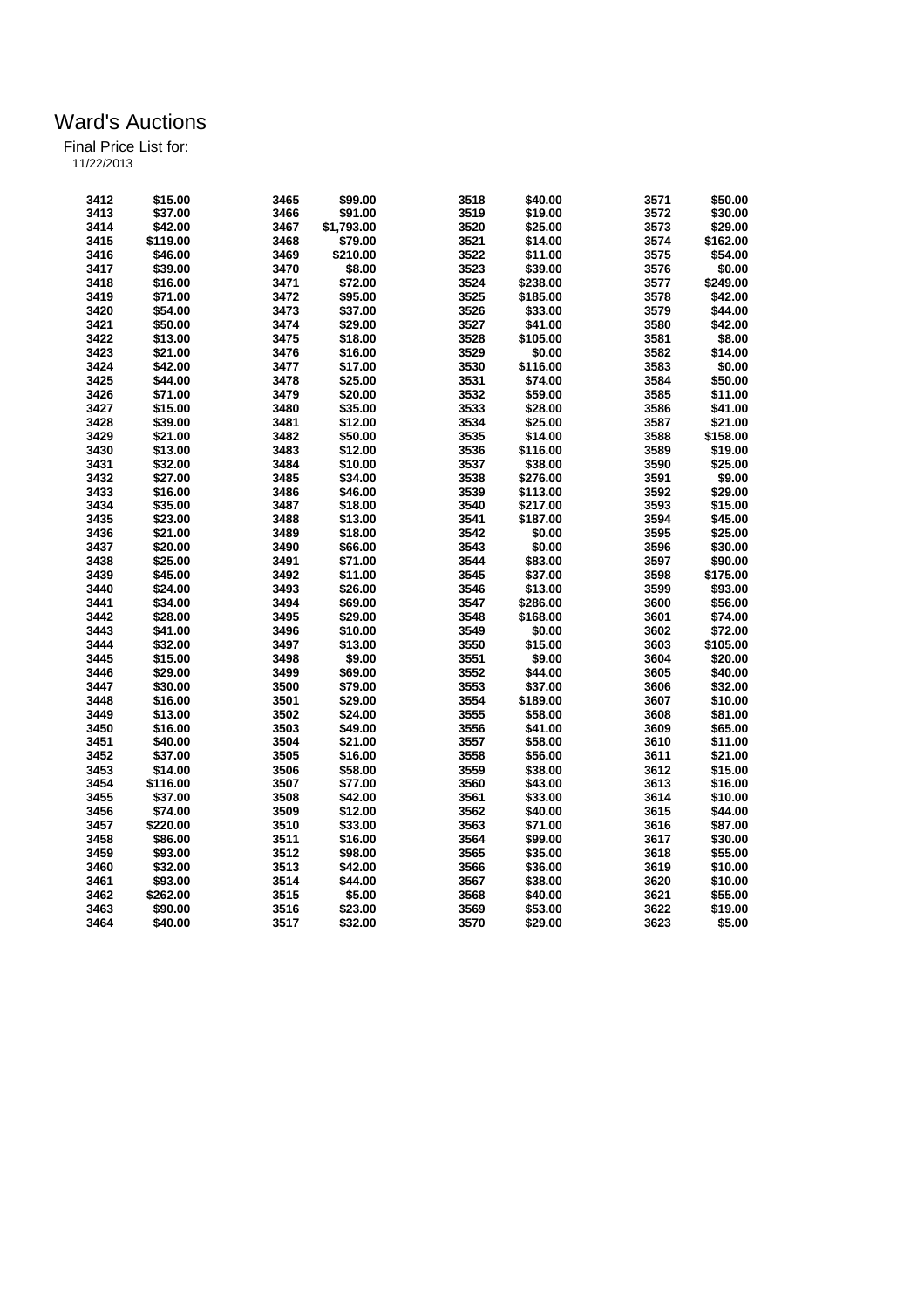| 3624 | \$5.00   | 3677 | \$29.00 | 3730 | \$11.00  | 3783 | \$23.00  |
|------|----------|------|---------|------|----------|------|----------|
| 3625 | \$34.00  | 3678 | \$25.00 | 3731 | \$25.00  | 3784 | \$21.00  |
| 3626 | \$90.00  | 3679 | \$48.00 | 3732 | \$21.00  | 3785 | \$33.00  |
| 3627 | \$38.00  | 3680 | \$68.00 | 3733 | \$19.00  | 3786 | \$25.00  |
| 3628 | \$65.00  | 3681 | \$24.00 | 3734 | \$23.00  | 3787 | \$23.00  |
| 3629 | \$45.00  | 3682 | \$16.00 | 3735 | \$21.00  | 3788 | \$33.00  |
| 3630 | \$89.00  | 3683 | \$21.00 | 3736 | \$36.00  | 3789 | \$31.00  |
| 3631 | \$130.00 | 3684 | \$33.00 | 3737 | \$18.00  | 3790 | \$38.00  |
| 3632 | \$56.00  | 3685 | \$31.00 | 3738 | \$36.00  | 3791 | \$38.00  |
| 3633 | \$62.00  | 3686 | \$37.00 | 3739 | \$44.00  | 3792 | \$23.00  |
| 3634 | \$77.00  | 3687 | \$18.00 | 3740 | \$69.00  | 3793 | \$36.00  |
| 3635 | \$31.00  | 3688 | \$17.00 | 3741 | \$168.00 | 3794 | \$24.00  |
| 3636 | \$23.00  | 3689 | \$45.00 | 3742 | \$29.00  | 3795 | \$37.00  |
| 3637 | \$16.00  | 3690 | \$42.00 | 3743 | \$19.00  | 3796 | \$35.00  |
| 3638 | \$15.00  | 3691 | \$26.00 | 3744 | \$42.00  | 3797 | \$27.00  |
| 3639 | \$29.00  | 3692 | \$29.00 | 3745 | \$35.00  | 3798 | \$31.00  |
| 3640 | \$15.00  | 3693 | \$28.00 | 3746 | \$33.00  | 3799 | \$55.00  |
| 3641 | \$35.00  | 3694 | \$32.00 | 3747 | \$21.00  | 3800 | \$36.00  |
|      |          |      |         | 3748 |          |      |          |
| 3642 | \$29.00  | 3695 | \$14.00 |      | \$21.00  | 3801 | \$24.00  |
| 3643 | \$19.00  | 3696 | \$21.00 | 3749 | \$21.00  | 3802 | \$29.00  |
| 3644 | \$8.00   | 3697 | \$53.00 | 3750 | \$9.00   | 3803 | \$72.00  |
| 3645 | \$65.00  | 3698 | \$32.00 | 3751 | \$69.00  | 3804 | \$25.00  |
| 3646 | \$42.00  | 3699 | \$52.00 | 3752 | \$53.00  | 3805 | \$15.00  |
| 3647 | \$46.00  | 3700 | \$49.00 | 3753 | \$41.00  | 3806 | \$27.00  |
| 3648 | \$23.00  | 3701 | \$20.00 | 3754 | \$53.00  | 3807 | \$35.00  |
| 3649 | \$133.00 | 3702 | \$17.00 | 3755 | \$30.00  | 3808 | \$17.00  |
| 3650 | \$26.00  | 3703 | \$17.00 | 3756 | \$37.00  | 3809 | \$46.00  |
| 3651 | \$32.00  | 3704 | \$32.00 | 3757 | \$33.00  | 3810 | \$16.00  |
| 3652 | \$19.00  | 3705 | \$0.00  | 3758 | \$65.00  | 3811 | \$0.00   |
| 3653 | \$32.00  | 3706 | \$25.00 | 3759 | \$29.00  | 3812 | \$37.00  |
| 3654 | \$58.00  | 3707 | \$48.00 | 3760 | \$58.00  | 3813 | \$29.00  |
| 3655 | \$45.00  | 3708 | \$25.00 | 3761 | \$60.00  | 3814 | \$49.00  |
| 3656 | \$23.00  | 3709 | \$27.00 | 3762 | \$33.00  | 3815 | \$17.00  |
| 3657 | \$27.00  | 3710 | \$17.00 | 3763 | \$58.00  | 3816 | \$23.00  |
| 3658 | \$35.00  | 3711 | \$26.00 | 3764 | \$38.00  | 3817 | \$17.00  |
| 3659 | \$26.00  | 3712 | \$20.00 | 3765 | \$9.00   | 3818 | \$23.00  |
| 3660 | \$19.00  | 3713 | \$23.00 | 3766 | \$30.00  | 3819 | \$28.00  |
| 3661 | \$48.00  | 3714 | \$19.00 | 3767 | \$29.00  | 3820 | \$30.00  |
| 3662 | \$24.00  | 3715 | \$21.00 | 3768 | \$59.00  | 3821 | \$23.00  |
| 3663 | \$31.00  | 3716 | \$23.00 | 3769 | \$39.00  | 3822 | \$0.00   |
| 3664 | \$17.00  | 3717 | \$31.00 | 3770 | \$28.00  | 3823 | \$15.00  |
| 3665 | \$9.00   | 3718 | \$53.00 | 3771 | \$37.00  | 3824 | \$56.00  |
| 3666 | \$47.00  | 3719 | \$15.00 | 3772 | \$39.00  | 3825 | \$26.00  |
| 3667 | \$30.00  | 3720 | \$6.00  | 3773 | \$32.00  | 3826 | \$29.00  |
| 3668 | \$35.00  | 3721 | \$35.00 | 3774 | \$40.00  | 3827 | \$47.00  |
| 3669 | \$31.00  | 3722 | \$35.00 | 3775 | \$36.00  | 3828 | \$34.00  |
| 3670 | \$29.00  | 3723 | \$21.00 | 3776 | \$19.00  | 3829 | \$0.00   |
| 3671 | \$19.00  | 3724 | \$20.00 | 3777 | \$23.00  | 3830 | \$158.00 |
| 3672 | \$48.00  | 3725 | \$42.00 | 3778 | \$33.00  | 3831 | \$40.00  |
| 3673 | \$67.00  | 3726 | \$23.00 | 3779 | \$39.00  | 3832 | \$72.00  |
| 3674 | \$70.00  | 3727 | \$12.00 | 3780 | \$34.00  | 3833 | \$50.00  |
| 3675 | \$41.00  | 3728 | \$46.00 | 3781 | \$28.00  | 3834 | \$48.00  |
| 3676 | \$23.00  | 3729 | \$11.00 | 3782 | \$54.00  | 3835 | \$95.00  |
|      |          |      |         |      |          |      |          |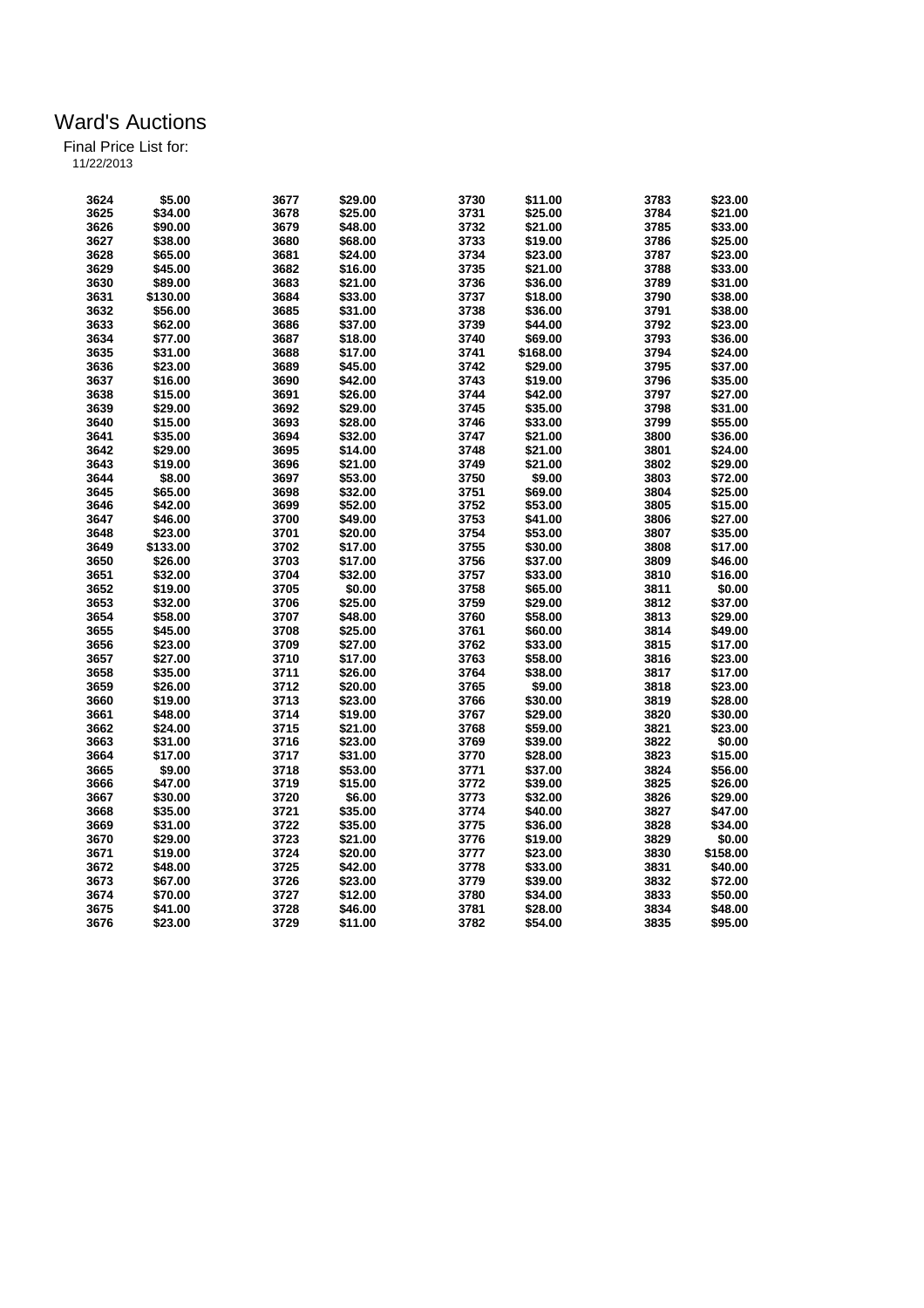| 3836 | \$84.00  | 3889 | \$42.00  | 3942         | \$29.00  | 3995 | \$48.00    |
|------|----------|------|----------|--------------|----------|------|------------|
| 3837 | \$38.00  | 3890 | \$20.00  | 3943         | \$59.00  | 3996 | \$10.00    |
| 3838 | \$131.00 | 3891 | \$50.00  | 3944         | \$12.00  | 3997 | \$59.00    |
| 3839 | \$37.00  | 3892 | \$46.00  | 3945         | \$49.00  | 3998 | \$16.00    |
| 3840 | \$53.00  | 3893 | \$16.00  | 3946         | \$10.00  | 3999 | \$8.00     |
| 3841 | \$79.00  | 3894 | \$28.00  | 3947         | \$10.00  | 4010 | \$1,600.00 |
| 3842 | \$10.00  | 3895 | \$38.00  | 3948         | \$10.00  | 4011 | \$840.00   |
| 3843 | \$53.00  | 3896 | \$15.00  | 3949         | \$79.00  | 4012 | \$550.00   |
| 3844 | \$49.00  | 3897 | \$20.00  | 3950         | \$21.00  | 4013 | \$607.00   |
| 3845 | \$40.00  | 3898 | \$21.00  | 3951         | \$17.00  | 4014 | \$550.00   |
| 3846 | \$141.00 | 3899 | \$45.00  | 3952         | \$11.00  | 4015 | \$322.00   |
| 3847 | \$41.00  | 3900 | \$27.00  | 3953         | \$11.00  | 4016 | \$481.00   |
| 3848 | \$42.00  | 3901 | \$21.00  | 3954         | \$10.00  | 4017 | \$225.00   |
| 3849 | \$69.00  | 3902 | \$27.00  | 3955         | \$11.00  | 4018 | \$494.00   |
| 3850 | \$45.00  | 3903 | \$24.00  | 3956         | \$34.00  | 4019 | \$523.00   |
| 3851 | \$37.00  | 3904 | \$13.00  | 3957         | \$26.00  | 4020 | \$664.00   |
| 3852 | \$32.00  | 3905 | \$28.00  | 3958         | \$28.00  | 4021 | \$811.00   |
| 3853 | \$23.00  | 3906 | \$10.00  | 3959         | \$11.00  | 4022 | \$132.00   |
| 3854 | \$59.00  | 3907 | \$16.00  | 3960         | \$10.00  | 4023 | \$523.00   |
| 3855 | \$21.00  | 3908 | \$15.00  | 3961         | \$12.00  | 4024 | \$730.00   |
| 3856 | \$11.00  | 3909 | \$84.00  | 3962         | \$342.00 | 4025 | \$405.00   |
| 3857 | \$53.00  | 3910 | \$35.00  | 3963         | \$112.00 | 4026 | \$1,680.00 |
| 3858 | \$8.00   | 3911 | \$29.00  | 3964         | \$24.00  | 4027 | \$2,363.00 |
| 3859 | \$79.00  | 3912 | \$100.00 | 3965         | \$27.00  | 4028 | \$1,103.00 |
| 3860 | \$79.00  | 3913 | \$25.00  | 3966         | \$20.00  | 4029 | \$683.00   |
| 3861 | \$0.00   | 3914 | \$25.00  | 3967         | \$21.00  | 4030 | \$630.00   |
| 3862 | \$79.00  | 3915 | \$49.00  | 3968         | \$27.00  | 4031 | \$460.00   |
| 3863 | \$26.00  | 3916 | \$26.00  | 3969         | \$20.00  | 4032 | \$443.00   |
| 3864 | \$225.00 | 3917 | \$10.00  | 3970         | \$0.00   | 4033 | \$525.00   |
| 3865 | \$125.00 | 3918 | \$16.00  | 3971         | \$48.00  | 4034 | \$500.00   |
| 3866 | \$45.00  | 3919 | \$21.00  | 3972         | \$58.00  | 4035 | \$600.00   |
| 3867 | \$16.00  | 3920 | \$10.00  | 3973         | \$31.00  | 4036 | \$693.00   |
| 3868 | \$10.00  | 3921 | \$25.00  | 3974         | \$15.00  | 4037 | \$1,175.00 |
| 3869 | \$18.00  | 3922 | \$23.00  | 3975         | \$15.00  | 4038 | \$596.00   |
| 3870 | \$7.00   | 3923 | \$37.00  | 3976         | \$10.00  | 4039 | \$401.00   |
| 3871 | \$7.00   | 3924 | \$347.00 | 3977         | \$20.00  | 4040 | \$395.00   |
| 3872 | \$16.00  | 3925 | \$74.00  | 3978         | \$13.00  | 4041 | \$1,000.00 |
| 3873 | \$21.00  | 3926 | \$15.00  | 3979         | \$16.00  | 4042 | \$368.00   |
| 3874 | \$20.00  | 3927 | \$44.00  | 3980         | \$21.00  | 4043 | \$125.00   |
| 3875 | \$0.00   | 3928 | \$11.00  | 3981         | \$15.00  | 4044 | \$0.00     |
|      |          |      |          | 3982         |          |      |            |
| 3876 | \$0.00   | 3929 | \$21.00  |              | \$15.00  | 4045 | \$339.00   |
| 3877 | \$0.00   | 3930 | \$17.00  | 3983<br>3984 | \$32.00  | 4046 | \$205.00   |
| 3878 | \$19.00  | 3931 | \$263.00 |              | \$10.00  | 4047 | \$53.00    |
| 3879 | \$20.00  | 3932 | \$53.00  | 3985         | \$14.00  | 4048 | \$35.00    |
| 3880 | \$118.00 | 3933 | \$0.00   | 3986         | \$10.00  | 4049 | \$197.00   |
| 3881 | \$75.00  | 3934 | \$194.00 | 3987         | \$15.00  | 4050 | \$19.00    |
| 3882 | \$213.00 | 3935 | \$45.00  | 3988         | \$13.00  | 4051 | \$25.00    |
| 3883 | \$12.00  | 3936 | \$30.00  | 3989         | \$13.00  | 4052 | \$27.00    |
| 3884 | \$16.00  | 3937 | \$50.00  | 3990         | \$10.00  | 4053 | \$19.00    |
| 3885 | \$34.00  | 3938 | \$48.00  | 3991         | \$11.00  | 4054 | \$74.00    |
| 3886 | \$20.00  | 3939 | \$8.00   | 3992         | \$17.00  | 4055 | \$19.00    |
| 3887 | \$15.00  | 3940 | \$80.00  | 3993         | \$0.00   | 4056 | \$24.00    |
| 3888 | \$15.00  | 3941 | \$48.00  | 3994         | \$11.00  | 4057 | \$17.00    |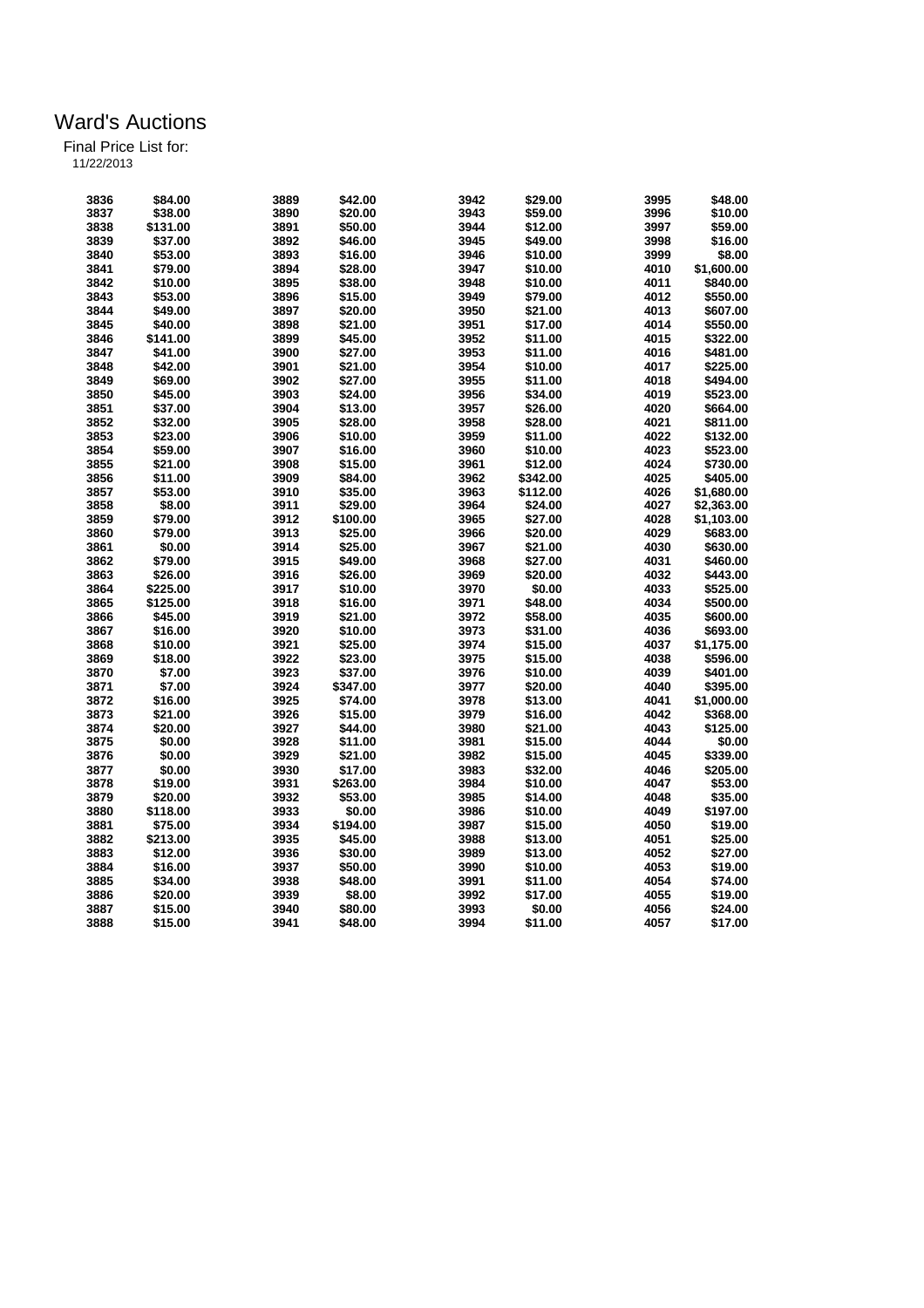Final Price List for:

11/22/2013

| 4058 | \$83.00  | 4111 | \$5.00  | 4164 | \$3.00  | 4217 | \$5.00   |
|------|----------|------|---------|------|---------|------|----------|
| 4059 | \$24.00  | 4112 | \$0.00  | 4165 | \$0.00  | 4218 | \$5.00   |
| 4060 | \$132.00 | 4113 | \$0.00  | 4166 | \$0.00  | 4219 | \$10.00  |
| 4061 | \$123.00 | 4114 | \$5.00  | 4167 | \$5.00  | 4220 | \$5.00   |
| 4062 | \$19.00  | 4115 | \$0.00  | 4168 | \$0.00  | 4221 | \$17.00  |
| 4063 | \$16.00  | 4116 | \$10.00 | 4169 | \$8.00  | 4222 | \$0.00   |
|      |          |      |         | 4170 |         |      |          |
| 4064 | \$16.00  | 4117 | \$21.00 |      | \$15.00 | 4223 | \$0.00   |
| 4065 | \$4.00   | 4118 | \$7.00  | 4171 | \$6.00  | 4224 | \$12.00  |
| 4066 | \$13.00  | 4119 | \$9.00  | 4172 | \$4.00  | 4225 | \$0.00   |
| 4067 | \$5.00   | 4120 | \$7.00  | 4173 | \$0.00  | 4226 | \$35.00  |
| 4068 | \$6.00   | 4121 | \$7.00  | 4174 | \$0.00  | 4227 | \$0.00   |
| 4069 | \$5.00   | 4122 | \$8.00  | 4175 | \$8.00  | 4228 | \$8.00   |
| 4070 | \$8.00   | 4123 | \$7.00  | 4176 | \$0.00  | 4229 | \$8.00   |
| 4071 | \$25.00  | 4124 | \$11.00 | 4177 | \$0.00  | 4230 | \$0.00   |
| 4072 | \$4.00   | 4125 | \$7.00  | 4178 | \$0.00  | 4231 | \$0.00   |
| 4073 | \$4.00   | 4126 | \$0.00  | 4179 | \$5.00  | 4232 | \$0.00   |
| 4074 | \$3.00   | 4127 | \$24.00 | 4180 | \$5.00  | 4233 | \$0.00   |
| 4075 | \$4.00   | 4128 | \$3.00  | 4181 | \$0.00  | 4234 | \$0.00   |
| 4076 | \$3.00   | 4129 | \$0.00  | 4182 | \$5.00  | 4235 | \$0.00   |
| 4077 | \$0.00   | 4130 | \$0.00  | 4183 | \$0.00  | 4236 | \$0.00   |
| 4078 | \$0.00   | 4131 | \$0.00  | 4184 | \$0.00  | 4237 | \$8.00   |
| 4079 | \$10.00  | 4132 | \$0.00  | 4185 | \$0.00  | 4238 | \$0.00   |
| 4080 | \$10.00  | 4133 | \$0.00  | 4186 | \$17.00 | 4239 | \$9.00   |
| 4081 | \$0.00   | 4134 | \$3.00  | 4187 | \$0.00  | 4240 | \$0.00   |
| 4082 | \$10.00  | 4135 | \$6.00  | 4188 | \$8.00  | 4241 | \$0.00   |
| 4083 | \$17.00  | 4136 | \$10.00 | 4189 | \$41.00 | 4242 | \$8.00   |
| 4084 | \$10.00  | 4137 | \$12.00 | 4190 | \$42.00 | 4243 | \$8.00   |
| 4085 | \$10.00  | 4138 | \$0.00  | 4191 | \$0.00  | 4244 | \$0.00   |
| 4086 | \$852.00 | 4139 | \$5.00  | 4192 | \$11.00 | 4245 | \$8.00   |
| 4087 | \$125.00 | 4140 | \$11.00 | 4193 | \$23.00 | 4246 |          |
|      |          |      |         |      |         |      | \$8.00   |
| 4088 | \$0.00   | 4141 | \$12.00 | 4194 | \$10.00 | 4247 | \$119.00 |
| 4089 | \$0.00   | 4142 | \$16.00 | 4195 | \$5.00  | 4248 | \$8.00   |
| 4090 | \$11.00  | 4143 | \$9.00  | 4196 | \$8.00  | 4249 | \$69.00  |
| 4091 | \$0.00   | 4144 | \$12.00 | 4197 | \$8.00  | 4250 | \$4.00   |
| 4092 | \$3.00   | 4145 | \$8.00  | 4198 | \$40.00 | 4251 | \$4.00   |
| 4093 | \$5.00   | 4146 | \$56.00 | 4199 | \$11.00 | 4252 | \$9.00   |
| 4094 | \$2.00   | 4147 | \$10.00 | 4200 | \$3.00  | 4253 | \$6.00   |
| 4095 | \$3.00   | 4148 | \$13.00 | 4201 | \$26.00 | 4254 | \$0.00   |
| 4096 | \$0.00   | 4149 | \$7.00  | 4202 | \$35.00 | 4255 | \$4.00   |
| 4097 | \$6.00   | 4150 | \$18.00 | 4203 | \$23.00 | 4256 | \$4.00   |
| 4098 | \$0.00   | 4151 | \$19.00 | 4204 | \$23.00 | 4257 | \$4.00   |
| 4099 | \$16.00  | 4152 | \$33.00 | 4205 | \$5.00  | 4258 | \$0.00   |
| 4100 | \$7.00   | 4153 | \$35.00 | 4206 | \$14.00 | 4259 | \$30.00  |
| 4101 | \$0.00   | 4154 | \$10.00 | 4207 | \$14.00 | 4260 | \$20.00  |
| 4102 | \$5.00   | 4155 | \$0.00  | 4208 | \$15.00 | 4261 | \$0.00   |
| 4103 | \$23.00  | 4156 | \$6.00  | 4209 | \$79.00 | 4262 | \$5.00   |
| 4104 | \$0.00   | 4157 | \$13.00 | 4210 | \$0.00  | 4263 | \$4.00   |
| 4105 | \$0.00   | 4158 | \$6.00  | 4211 | \$0.00  | 4264 | \$13.00  |
| 4106 | \$27.00  | 4159 | \$6.00  | 4212 | \$0.00  | 4265 | \$5.00   |
| 4107 | \$0.00   | 4160 | \$14.00 | 4213 | \$16.00 | 4266 | \$0.00   |
| 4108 | \$0.00   | 4161 | \$5.00  | 4214 | \$5.00  | 4267 | \$0.00   |
| 4109 | \$0.00   | 4162 | \$6.00  | 4215 | \$0.00  | 4268 | \$4.00   |
| 4110 | \$0.00   | 4163 | \$6.00  | 4216 | \$8.00  | 4269 | \$0.00   |
|      |          |      |         |      |         |      |          |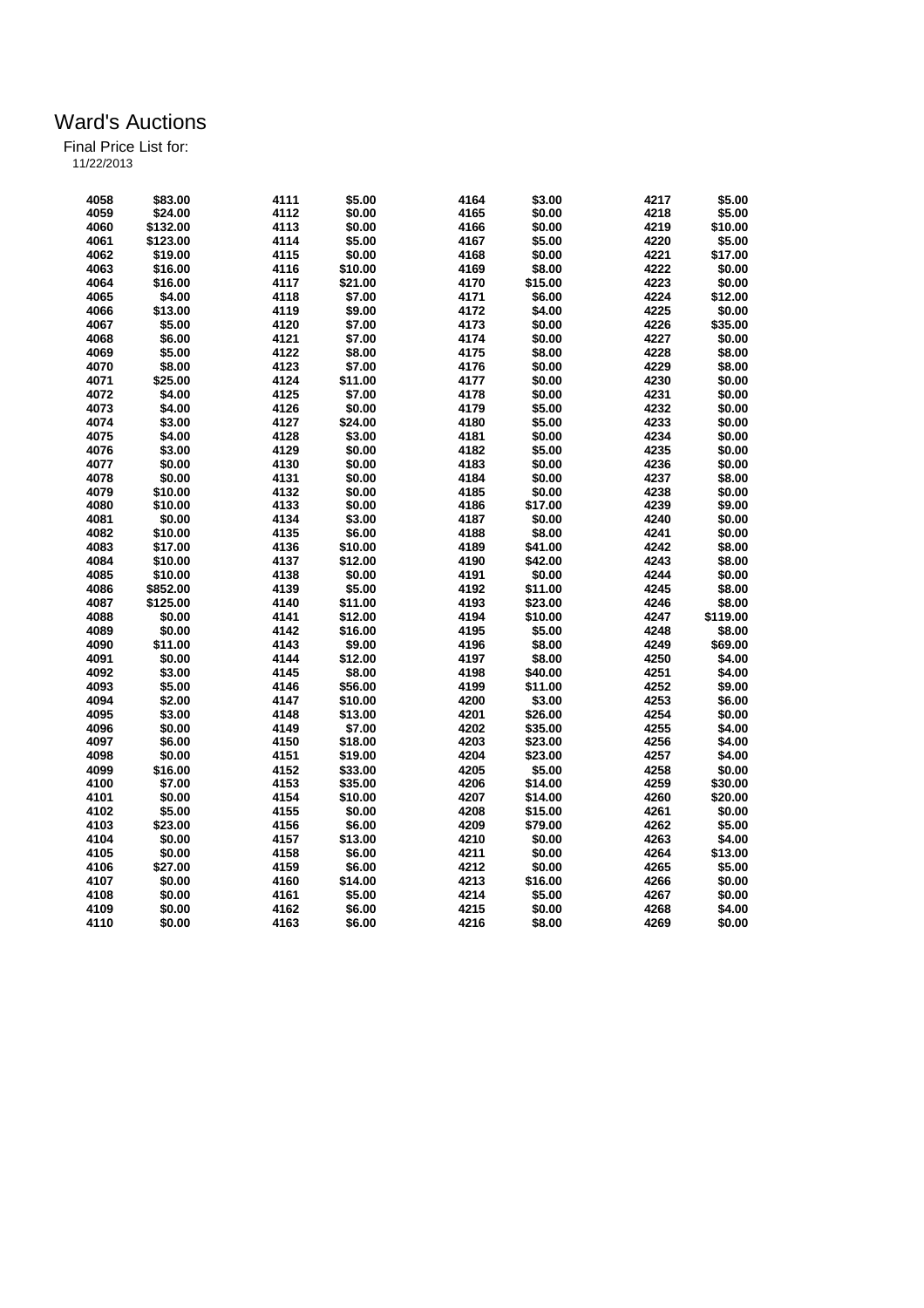| 4270 | \$0.00  | 4323 | \$11.00  | 4376 | \$80.00  | 4429 | \$394.00 |
|------|---------|------|----------|------|----------|------|----------|
| 4271 | \$0.00  | 4324 | \$9.00   | 4377 | \$11.00  | 4430 | \$55.00  |
| 4272 | \$12.00 | 4325 | \$0.00   | 4378 | \$37.00  | 4431 | \$95.00  |
| 4273 | \$0.00  | 4326 | \$9.00   | 4379 | \$63.00  | 4432 | \$396.00 |
| 4274 | \$0.00  | 4327 | \$11.00  | 4380 | \$44.00  | 4433 | \$32.00  |
| 4275 | \$0.00  | 4328 | \$0.00   | 4381 | \$55.00  | 4434 | \$53.00  |
| 4276 | \$0.00  | 4329 | \$9.00   | 4382 | \$39.00  | 4435 | \$99.00  |
| 4277 | \$4.00  | 4330 | \$3.00   | 4383 | \$0.00   | 4436 | \$52.00  |
| 4278 | \$5.00  | 4331 | \$5.00   | 4384 | \$52.00  | 4437 | \$45.00  |
| 4279 | \$6.00  | 4332 | \$0.00   | 4385 | \$13.00  | 4438 | \$50.00  |
| 4280 | \$4.00  | 4333 | \$0.00   | 4386 | \$17.00  | 4439 | \$0.00   |
| 4281 | \$4.00  | 4334 | \$0.00   | 4387 | \$30.00  | 4440 | \$59.00  |
| 4282 | \$0.00  | 4335 | \$3.00   | 4388 | \$453.00 | 4441 | \$20.00  |
| 4283 | \$0.00  | 4336 | \$0.00   | 4389 | \$192.00 | 4442 | \$41.00  |
| 4284 | \$0.00  | 4337 | \$0.00   | 4390 | \$42.00  | 4443 | \$35.00  |
| 4285 | \$4.00  | 4338 | \$3.00   | 4391 | \$93.00  | 4444 | \$0.00   |
| 4286 | \$4.00  | 4339 | \$0.00   | 4392 | \$0.00   | 4445 | \$20.00  |
| 4287 | \$0.00  | 4340 | \$0.00   | 4393 | \$65.00  | 4446 | \$45.00  |
| 4288 | \$5.00  | 4341 | \$0.00   | 4394 | \$189.00 | 4447 | \$23.00  |
|      |         |      |          |      |          |      |          |
| 4289 | \$27.00 | 4342 | \$21.00  | 4395 | \$205.00 | 4448 | \$73.00  |
| 4290 | \$0.00  | 4343 | \$0.00   | 4396 | \$200.00 | 4449 | \$15.00  |
| 4291 | \$0.00  | 4344 | \$0.00   | 4397 | \$82.00  | 4450 | \$48.00  |
| 4292 | \$0.00  | 4345 | \$17.00  | 4398 | \$102.00 | 4451 | \$10.00  |
| 4293 | \$23.00 | 4346 | \$23.00  | 4399 | \$108.00 | 4452 | \$27.00  |
| 4294 | \$9.00  | 4347 | \$4.00   | 4400 | \$32.00  | 4453 | \$16.00  |
| 4295 | \$0.00  | 4348 | \$12.00  | 4401 | \$102.00 | 4454 | \$32.00  |
| 4296 | \$5.00  | 4349 | \$4.00   | 4402 | \$13.00  | 4455 | \$25.00  |
| 4297 | \$11.00 | 4350 | \$11.00  | 4403 | \$13.00  | 4456 | \$75.00  |
| 4298 | \$7.00  | 4351 | \$8.00   | 4404 | \$60.00  | 4457 | \$26.00  |
| 4299 | \$9.00  | 4352 | \$48.00  | 4405 | \$158.00 | 4458 | \$39.00  |
| 4300 | \$0.00  | 4353 | \$48.00  | 4406 | \$81.00  | 4459 | \$18.00  |
| 4301 | \$15.00 | 4354 | \$66.00  | 4407 | \$155.00 | 4460 | \$60.00  |
| 4302 | \$3.00  | 4355 | \$21.00  | 4408 | \$55.00  | 4461 | \$38.00  |
| 4303 | \$6.00  | 4356 | \$122.00 | 4409 | \$79.00  | 4462 | \$17.00  |
| 4304 | \$0.00  | 4357 | \$34.00  | 4410 | \$0.00   | 4463 | \$17.00  |
| 4305 | \$1.00  | 4358 | \$12.00  | 4411 | \$311.00 | 4464 | \$55.00  |
| 4306 | \$3.00  | 4359 | \$99.00  | 4412 | \$0.00   | 4465 | \$49.00  |
| 4307 | \$2.00  | 4360 | \$108.00 | 4413 | \$41.00  | 4466 | \$10.00  |
| 4308 | \$17.00 | 4361 | \$84.00  | 4414 | \$578.00 | 4467 | \$27.00  |
| 4309 | \$10.00 | 4362 | \$30.00  | 4415 | \$0.00   | 4468 | \$48.00  |
| 4310 | \$16.00 | 4363 | \$18.00  | 4416 | \$300.00 | 4469 | \$10.00  |
| 4311 | \$8.00  | 4364 | \$28.00  | 4417 | \$195.00 | 4470 | \$21.00  |
| 4312 | \$17.00 | 4365 | \$32.00  | 4418 | \$205.00 | 4471 | \$19.00  |
| 4313 | \$15.00 | 4366 | \$42.00  | 4419 | \$221.00 | 4472 | \$40.00  |
| 4314 | \$18.00 | 4367 | \$63.00  | 4420 | \$105.00 | 4473 | \$27.00  |
| 4315 | \$23.00 | 4368 | \$167.00 | 4421 | \$224.00 | 4474 | \$8.00   |
| 4316 | \$47.00 | 4369 | \$221.00 | 4422 | \$90.00  | 4475 | \$98.00  |
| 4317 | \$5.00  | 4370 | \$66.00  | 4423 | \$350.00 | 4476 | \$42.00  |
| 4318 | \$65.00 | 4371 | \$10.00  | 4424 | \$3.00   | 4477 | \$55.00  |
| 4319 | \$4.00  | 4372 | \$0.00   | 4425 | \$73.00  | 4478 | \$231.00 |
| 4320 | \$23.00 | 4373 | \$115.00 | 4426 | \$86.00  | 4479 | \$0.00   |
| 4321 | \$26.00 | 4374 | \$200.00 | 4427 | \$13.00  | 4480 | \$18.00  |
| 4322 | \$30.00 | 4375 | \$89.00  | 4428 | \$0.00   | 4481 | \$39.00  |
|      |         |      |          |      |          |      |          |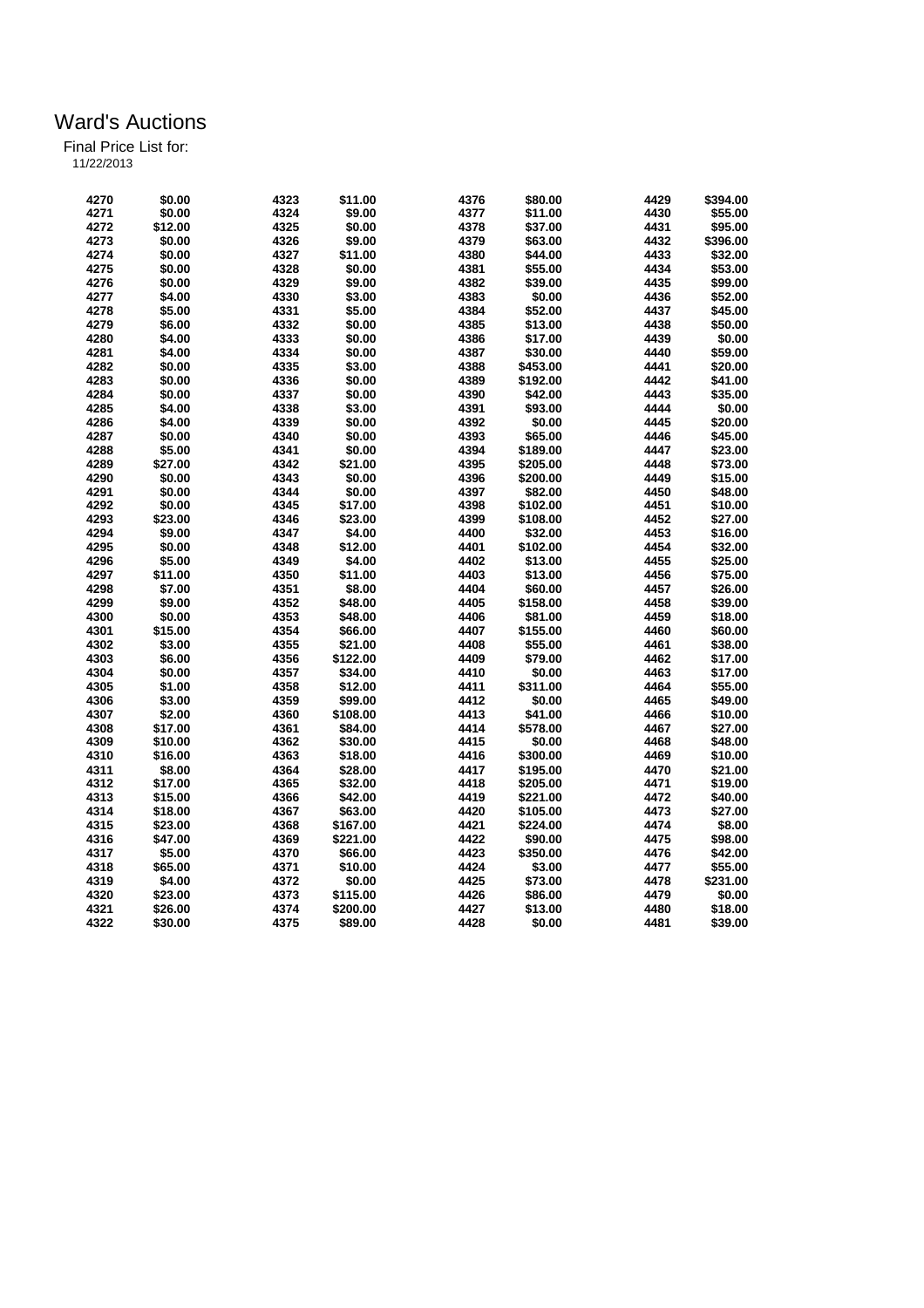| 4482 | \$39.00 | 4535 | \$24.00  | 5031 | \$19.00  | 5084 | \$25.00  |
|------|---------|------|----------|------|----------|------|----------|
| 4483 | \$0.00  | 4536 | \$30.00  | 5032 | \$23.00  | 5085 | \$0.00   |
| 4484 | \$37.00 | 4537 | \$29.00  | 5033 | \$181.00 | 5086 | \$23.00  |
| 4485 | \$35.00 | 4538 | \$40.00  | 5034 | \$27.00  | 5087 | \$31.00  |
| 4486 | \$60.00 | 4539 | \$24.00  | 5035 | \$38.00  | 5088 | \$51.00  |
| 4487 | \$55.00 | 4540 | \$32.00  | 5036 | \$336.00 | 5089 | \$20.00  |
| 4488 | \$20.00 | 4541 | \$34.00  | 5037 | \$221.00 | 5090 | \$10.00  |
| 4489 | \$29.00 | 4542 | \$50.00  | 5038 | \$145.00 | 5091 | \$8.00   |
| 4490 | \$61.00 | 4543 | \$18.00  | 5039 | \$50.00  | 5092 | \$99.00  |
| 4491 | \$37.00 | 4544 | \$48.00  | 5040 | \$59.00  | 5093 | \$37.00  |
| 4492 | \$15.00 | 4545 | \$10.00  | 5041 | \$35.00  | 5094 | \$223.00 |
| 4493 | \$0.00  | 4546 | \$15.00  | 5042 | \$27.00  | 5095 | \$25.00  |
| 4494 | \$0.00  | 4547 | \$0.00   | 5043 | \$25.00  | 5096 | \$50.00  |
| 4495 | \$10.00 | 4548 | \$33.00  | 5044 | \$31.00  | 5097 | \$221.00 |
| 4496 | \$35.00 | 4549 | \$8.00   | 5045 | \$30.00  | 5098 | \$183.00 |
| 4497 | \$25.00 | 4550 | \$15.00  | 5046 | \$20.00  | 5099 | \$20.00  |
| 4498 | \$9.00  | 4551 | \$53.00  | 5047 | \$53.00  | 5100 | \$105.00 |
| 4499 | \$15.00 | 4552 | \$20.00  | 5048 | \$28.00  | 5101 | \$374.00 |
| 4500 | \$12.00 | 4553 | \$0.00   | 5049 | \$199.00 | 5102 | \$41.00  |
| 4501 | \$23.00 | 4554 | \$0.00   | 5050 | \$15.00  | 5103 | \$0.00   |
| 4502 | \$50.00 | 4555 | \$42.00  | 5051 | \$133.00 | 5104 | \$0.00   |
| 4503 | \$24.00 | 4556 | \$0.00   | 5052 | \$58.00  | 5105 | \$0.00   |
| 4504 | \$27.00 |      | \$10.00  | 5053 | \$10.00  | 5106 |          |
|      |         | 4557 |          |      |          |      | \$0.00   |
| 4505 | \$44.00 | 4558 | \$24.00  | 5054 | \$0.00   | 5107 | \$13.00  |
| 4506 | \$13.00 | 4559 | \$49.00  | 5055 | \$73.00  | 5108 | \$15.00  |
| 4507 | \$13.00 | 4560 | \$30.00  | 5056 | \$0.00   | 5109 | \$40.00  |
| 4508 | \$10.00 | 4561 | \$37.00  | 5057 | \$0.00   | 5110 | \$5.00   |
| 4509 | \$20.00 | 4562 | \$0.00   | 5058 | \$0.00   | 5111 | \$105.00 |
| 4510 | \$17.00 | 4563 | \$0.00   | 5059 | \$10.00  | 5112 | \$107.00 |
| 4511 | \$0.00  | 4564 | \$0.00   | 5060 | \$20.00  | 5113 | \$308.00 |
| 4512 | \$15.00 | 4565 | \$268.00 | 5061 | \$0.00   | 5114 | \$20.00  |
| 4513 | \$10.00 | 4566 | \$118.00 | 5062 | \$0.00   | 5115 | \$49.00  |
| 4514 | \$13.00 | 5010 | \$153.00 | 5063 | \$0.00   | 5116 | \$0.00   |
| 4515 | \$10.00 | 5011 | \$0.00   | 5064 | \$47.00  | 5117 | \$70.00  |
| 4516 | \$10.00 | 5012 | \$279.00 | 5065 | \$28.00  | 5118 | \$12.00  |
| 4517 | \$23.00 | 5013 | \$196.00 | 5066 | \$15.00  | 5119 | \$20.00  |
| 4518 | \$0.00  | 5014 | \$0.00   | 5067 | \$20.00  | 5120 | \$20.00  |
| 4519 | \$29.00 | 5015 | \$20.00  | 5068 | \$28.00  | 5121 | \$5.00   |
| 4520 | \$0.00  | 5016 | \$56.00  | 5069 | \$23.00  | 5122 | \$0.00   |
| 4521 | \$30.00 | 5017 | \$100.00 | 5070 | \$0.00   | 5123 | \$35.00  |
| 4522 | \$13.00 | 5018 | \$0.00   | 5071 | \$3.00   | 5124 | \$7.00   |
| 4523 | \$10.00 | 5019 | \$168.00 | 5072 | \$14.00  | 5125 | \$5.00   |
| 4524 | \$10.00 | 5020 | \$45.00  | 5073 | \$5.00   | 5126 | \$5.00   |
| 4525 | \$74.00 | 5021 | \$67.00  | 5074 | \$9.00   | 5127 | \$5.00   |
| 4526 | \$0.00  | 5022 | \$145.00 | 5075 | \$37.00  | 5128 | \$25.00  |
| 4527 | \$15.00 | 5023 | \$61.00  | 5076 | \$53.00  | 5129 | \$70.00  |
| 4528 | \$20.00 | 5024 | \$27.00  | 5077 | \$16.00  | 5130 | \$0.00   |
| 4529 | \$0.00  | 5025 | \$132.00 | 5078 | \$8.00   | 5131 | \$189.00 |
| 4530 | \$20.00 | 5026 | \$332.00 | 5079 | \$5.00   | 5132 | \$0.00   |
| 4531 | \$61.00 | 5027 | \$28.00  | 5080 | \$23.00  | 5133 | \$5.00   |
| 4532 | \$20.00 | 5028 | \$48.00  | 5081 | \$31.00  | 5134 | \$83.00  |
| 4533 | \$16.00 | 5029 | \$100.00 | 5082 | \$37.00  | 5135 | \$315.00 |
| 4534 | \$27.00 | 5030 | \$12.00  | 5083 | \$34.00  | 5136 | \$29.00  |
|      |         |      |          |      |          |      |          |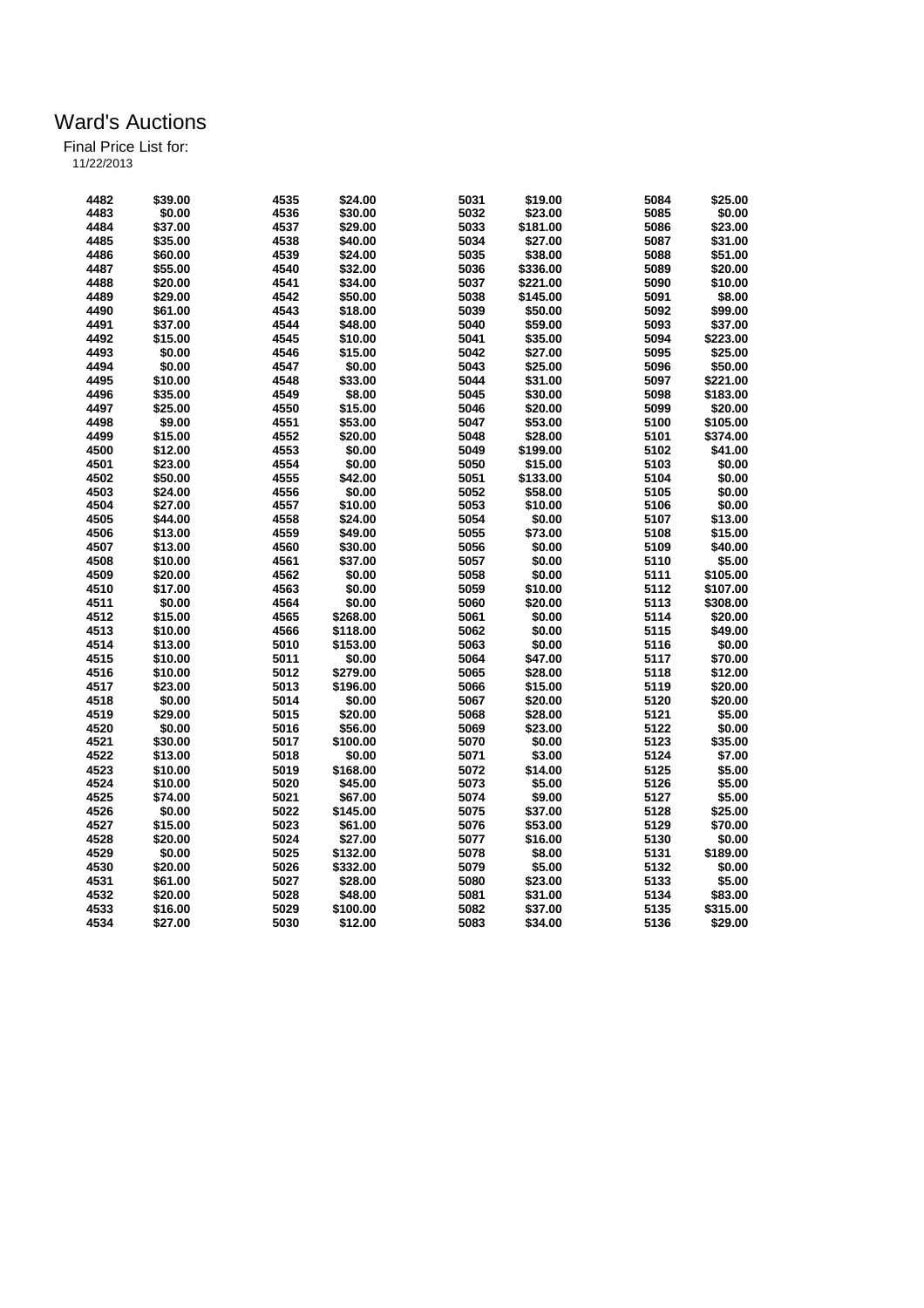|  | 11/22/2013 |  |  |
|--|------------|--|--|
|  |            |  |  |

| 5137 | \$15.00  | 5190 | \$5.00   | 5243 | \$19.00  | 5296 | \$24.00    |
|------|----------|------|----------|------|----------|------|------------|
| 5138 | \$10.00  | 5191 | \$29.00  | 5244 | \$26.00  | 5297 | \$6.00     |
| 5139 | \$0.00   | 5192 | \$24.00  | 5245 | \$14.00  | 5298 | \$26.00    |
| 5140 | \$25.00  | 5193 | \$0.00   | 5246 | \$5.00   | 5299 | \$12.00    |
| 5141 | \$5.00   | 5194 | \$15.00  | 5247 | \$30.00  | 5300 | \$12.00    |
| 5142 | \$84.00  | 5195 | \$0.00   | 5248 | \$5.00   | 5301 | \$8.00     |
| 5143 | \$0.00   | 5196 | \$53.00  | 5249 | \$12.00  | 5302 | \$14.00    |
| 5144 | \$241.00 | 5197 | \$15.00  | 5250 | \$35.00  | 5303 | \$50.00    |
| 5145 |          | 5198 | \$0.00   | 5251 | \$0.00   | 5304 | \$17.00    |
|      | \$51.00  |      |          |      |          |      |            |
| 5146 | \$0.00   | 5199 | \$0.00   | 5252 | \$0.00   | 5305 | \$3.00     |
| 5147 | \$57.00  | 5200 | \$16.00  | 5253 | \$9.00   | 5306 | \$3.00     |
| 5148 | \$0.00   | 5201 | \$38.00  | 5254 | \$32.00  | 5307 | \$5.00     |
| 5149 | \$103.00 | 5202 | \$35.00  | 5255 | \$29.00  | 5308 | \$6.00     |
| 5150 | \$21.00  | 5203 | \$47.00  | 5256 | \$9.00   | 5309 | \$12.00    |
| 5151 | \$0.00   | 5204 | \$21.00  | 5257 | \$132.00 | 5310 | \$8.00     |
| 5152 | \$28.00  | 5205 | \$40.00  | 5258 | \$15.00  | 5311 | \$23.00    |
| 5153 | \$26.00  | 5206 | \$8.00   | 5259 | \$20.00  | 5312 | \$319.00   |
| 5154 | \$8.00   | 5207 | \$13.00  | 5260 | \$24.00  | 5313 | \$101.00   |
| 5155 | \$32.00  | 5208 | \$8.00   | 5261 | \$56.00  | 5314 | \$50.00    |
| 5156 | \$0.00   | 5209 | \$5.00   | 5262 | \$15.00  | 5315 | \$0.00     |
| 5157 | \$9.00   | 5210 | \$7.00   | 5263 | \$16.00  | 6000 | \$0.00     |
| 5158 | \$0.00   | 5211 | \$5.00   | 5264 | \$127.00 | 6001 | \$0.00     |
| 5159 | \$19.00  | 5212 | \$11.00  | 5265 | \$18.00  | 6002 | \$210.00   |
| 5160 | \$5.00   | 5213 | \$0.00   | 5266 | \$19.00  | 6003 | \$210.00   |
| 5161 | \$10.00  | 5214 | \$0.00   | 5267 | \$3.00   | 6004 | \$126.00   |
| 5162 | \$13.00  | 5215 | \$11.00  | 5268 | \$6.00   | 6005 | \$398.00   |
| 5163 | \$37.00  | 5216 | \$0.00   | 5269 | \$5.00   | 6006 | \$50.00    |
| 5164 | \$48.00  | 5217 | \$8.00   | 5270 | \$6.00   | 6007 | \$166.00   |
| 5165 | \$48.00  | 5218 | \$28.00  | 5271 | \$15.00  | 6008 | \$1,300.00 |
| 5166 | \$21.00  | 5219 | \$0.00   | 5272 | \$5.00   | 6009 | \$100.00   |
| 5167 | \$5.00   | 5220 | \$9.00   | 5273 | \$21.00  | 6010 | \$99.00    |
| 5168 | \$6.00   | 5221 | \$0.00   | 5274 | \$0.00   | 6011 | \$368.00   |
| 5169 | \$7.00   | 5222 | \$0.00   | 5275 | \$8.00   | 6012 | \$62.00    |
| 5170 | \$5.00   | 5223 | \$18.00  | 5276 | \$6.00   | 6013 | \$35.00    |
|      |          | 5224 |          |      | \$6.00   |      |            |
| 5171 | \$10.00  |      | \$13.00  | 5277 |          | 6014 | \$142.00   |
| 5172 | \$23.00  | 5225 | \$0.00   | 5278 | \$5.00   | 6015 | \$50.00    |
| 5173 | \$21.00  | 5226 | \$0.00   | 5279 | \$12.00  | 6016 | \$184.00   |
| 5174 | \$28.00  | 5227 | \$6.00   | 5280 | \$11.00  | 6017 | \$99.00    |
| 5175 | \$9.00   | 5228 | \$0.00   | 5281 | \$34.00  | 6018 | \$33.00    |
| 5176 | \$95.00  | 5229 | \$108.00 | 5282 | \$23.00  | 6019 | \$0.00     |
| 5177 | \$32.00  | 5230 | \$11.00  | 5283 | \$13.00  | 6020 | \$61.00    |
| 5178 | \$31.00  | 5231 | \$12.00  | 5284 | \$44.00  | 6021 | \$51.00    |
| 5179 | \$17.00  | 5232 | \$21.00  | 5285 | \$8.00   | 6022 | \$894.00   |
| 5180 | \$47.00  | 5233 | \$21.00  | 5286 | \$0.00   | 6023 | \$25.00    |
| 5181 | \$75.00  | 5234 | \$21.00  | 5287 | \$28.00  | 6024 | \$482.00   |
| 5182 | \$15.00  | 5235 | \$8.00   | 5288 | \$5.00   | 6025 | \$237.00   |
| 5183 | \$0.00   | 5236 | \$5.00   | 5289 | \$90.00  | 6026 | \$111.00   |
| 5184 | \$7.00   | 5237 | \$5.00   | 5290 | \$66.00  | 6027 | \$0.00     |
| 5185 | \$45.00  | 5238 | \$0.00   | 5291 | \$37.00  | 6028 | \$58.00    |
| 5186 | \$0.00   | 5239 | \$0.00   | 5292 | \$23.00  | 6029 | \$25.00    |
| 5187 | \$8.00   | 5240 | \$9.00   | 5293 | \$205.00 | 6030 | \$58.00    |
|      |          |      |          |      |          |      |            |
| 5188 | \$9.00   | 5241 | \$0.00   | 5294 | \$30.00  | 6031 | \$0.00     |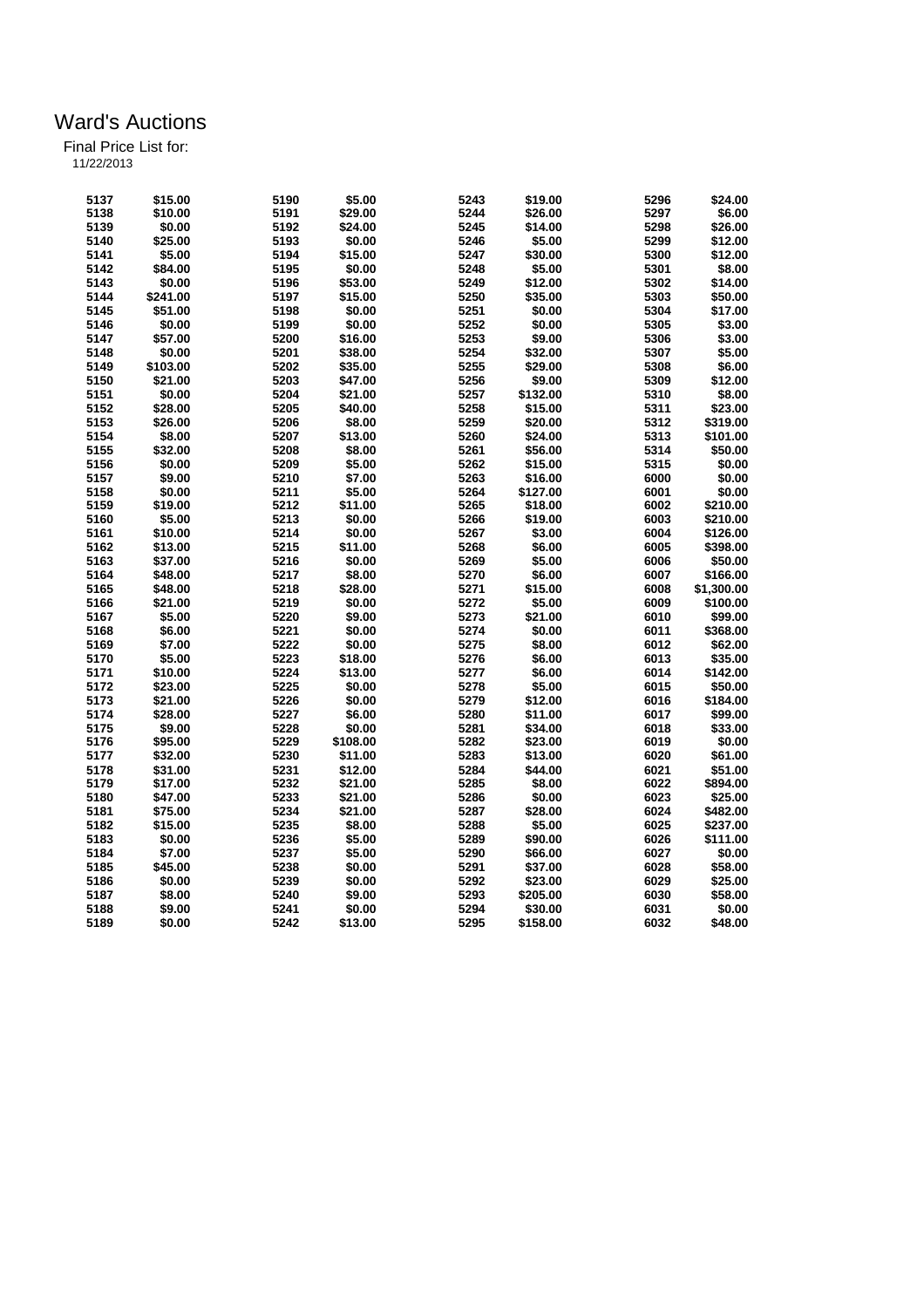| 11/22/2013 |
|------------|
|            |

| 6033 | \$58.00  | 6086 | \$27.00  | 7023 | \$30.00  | 7076 | \$18.00 |
|------|----------|------|----------|------|----------|------|---------|
| 6034 | \$105.00 | 6087 | \$83.00  | 7024 | \$53.00  | 7077 | \$0.00  |
| 6035 | \$420.00 | 6088 | \$30.00  | 7025 | \$20.00  | 7078 | \$9.00  |
| 6036 | \$80.00  | 6089 | \$0.00   | 7026 | \$0.00   | 7079 | \$3.00  |
| 6037 | \$27.00  | 6090 | \$0.00   | 7027 | \$8.00   | 7080 | \$3.00  |
| 6038 | \$0.00   | 6091 | \$107.00 | 7028 | \$40.00  | 7081 | \$19.00 |
| 6039 | \$42.00  | 6092 | \$51.00  | 7029 | \$71.00  | 7082 | \$0.00  |
| 6040 | \$32.00  | 6093 | \$53.00  | 7030 | \$10.00  | 7083 | \$15.00 |
| 6041 | \$328.00 | 6094 | \$263.00 | 7031 | \$26.00  | 7084 | \$0.00  |
| 6042 | \$37.00  | 6095 | \$201.00 | 7032 | \$132.00 | 7085 | \$0.00  |
| 6043 | \$53.00  | 6096 | \$70.00  | 7033 | \$10.00  | 7086 | \$0.00  |
| 6044 | \$53.00  | 6097 | \$0.00   | 7034 | \$17.00  | 7087 | \$0.00  |
| 6045 | \$0.00   | 6098 | \$252.00 | 7035 | \$32.00  | 7088 | \$0.00  |
| 6046 | \$0.00   | 6099 | \$23.00  | 7036 | \$48.00  | 7089 | \$0.00  |
| 6047 | \$0.00   | 6100 | \$44.00  | 7037 | \$25.00  | 7090 | \$14.00 |
| 6048 | \$387.00 | 6101 | \$28.00  | 7038 | \$0.00   | 7091 | \$0.00  |
| 6049 | \$70.00  | 6102 | \$79.00  | 7039 | \$23.00  | 7092 | \$3.00  |
| 6050 | \$36.00  | 6103 | \$49.00  | 7040 | \$35.00  | 7093 | \$10.00 |
| 6051 | \$26.00  | 6104 | \$20.00  | 7041 | \$0.00   | 7094 | \$11.00 |
| 6052 | \$25.00  | 6105 | \$16.00  | 7042 | \$0.00   | 7095 | \$0.00  |
| 6053 | \$10.00  | 6106 | \$35.00  | 7043 | \$13.00  | 7096 | \$15.00 |
| 6054 | \$0.00   | 6107 | \$32.00  | 7044 | \$29.00  | 7097 | \$9.00  |
| 6055 | \$0.00   | 6108 | \$19.00  | 7045 | \$23.00  | 7098 | \$95.00 |
| 6056 | \$27.00  | 6109 | \$6.00   | 7046 | \$0.00   | 7099 | \$25.00 |
| 6057 | \$0.00   | 6110 | \$16.00  | 7047 | \$69.00  | 7100 | \$0.00  |
| 6058 | \$0.00   | 6111 | \$20.00  | 7048 | \$27.00  | 7101 | \$21.00 |
| 6059 | \$0.00   | 6112 | \$219.00 | 7049 | \$53.00  | 7102 | \$17.00 |
| 6060 | \$0.00   | 6113 | \$17.00  | 7050 | \$25.00  | 7103 | \$50.00 |
| 6061 | \$52.00  | 6114 | \$30.00  | 7051 | \$9.00   | 7104 | \$15.00 |
| 6062 | \$20.00  | 6115 | \$63.00  | 7052 | \$37.00  | 7105 | \$15.00 |
| 6063 | \$20.00  | 6116 | \$19.00  | 7053 | \$12.00  | 7106 | \$30.00 |
| 6064 | \$0.00   | 6117 | \$5.00   | 7054 | \$13.00  | 7107 | \$18.00 |
| 6065 | \$50.00  | 6118 | \$9.00   | 7055 | \$15.00  | 7108 | \$53.00 |
| 6066 | \$15.00  | 6119 | \$5.00   | 7056 | \$0.00   | 7109 | \$0.00  |
| 6067 | \$28.00  | 6120 | \$75.00  | 7057 | \$68.00  | 7110 | \$18.00 |
| 6068 | \$0.00   | 6121 | \$75.00  | 7058 | \$11.00  | 7111 | \$10.00 |
| 6069 | \$100.00 | 6122 | \$25.00  | 7059 | \$15.00  | 7112 | \$0.00  |
| 6070 | \$58.00  | 6123 | \$66.00  | 7060 | \$0.00   | 7113 | \$10.00 |
| 6071 | \$0.00   | 6124 | \$97.00  | 7061 | \$15.00  | 7114 | \$23.00 |
| 6072 | \$79.00  | 6125 | \$79.00  | 7062 | \$16.00  | 7115 | \$12.00 |
| 6073 | \$428.00 | 7010 | \$42.00  | 7063 | \$13.00  | 7116 | \$30.00 |
| 6074 | \$0.00   | 7011 | \$19.00  | 7064 | \$15.00  | 7117 | \$22.00 |
| 6075 | \$0.00   | 7012 | \$58.00  | 7065 | \$18.00  | 7118 | \$16.00 |
| 6076 | \$0.00   | 7013 | \$10.00  | 7066 | \$14.00  | 7119 | \$11.00 |
| 6077 | \$20.00  | 7014 | \$25.00  | 7067 | \$0.00   | 7120 | \$27.00 |
| 6078 | \$37.00  | 7015 | \$35.00  | 7068 | \$38.00  | 7121 | \$38.00 |
| 6079 | \$13.00  | 7016 | \$37.00  | 7069 | \$133.00 | 7122 | \$28.00 |
| 6080 | \$72.00  | 7017 | \$12.00  | 7070 | \$11.00  | 7123 | \$37.00 |
| 6081 | \$175.00 | 7018 | \$15.00  | 7071 | \$25.00  | 7124 | \$12.00 |
| 6082 | \$5.00   | 7019 | \$42.00  | 7072 | \$0.00   | 7125 | \$0.00  |
| 6083 | \$5.00   | 7020 | \$37.00  | 7073 | \$29.00  | 7126 | \$5.00  |
| 6084 | \$57.00  | 7021 | \$15.00  | 7074 | \$32.00  | 7127 | \$0.00  |
| 6085 | \$27.00  | 7022 | \$44.00  | 7075 | \$75.00  | 7128 | \$11.00 |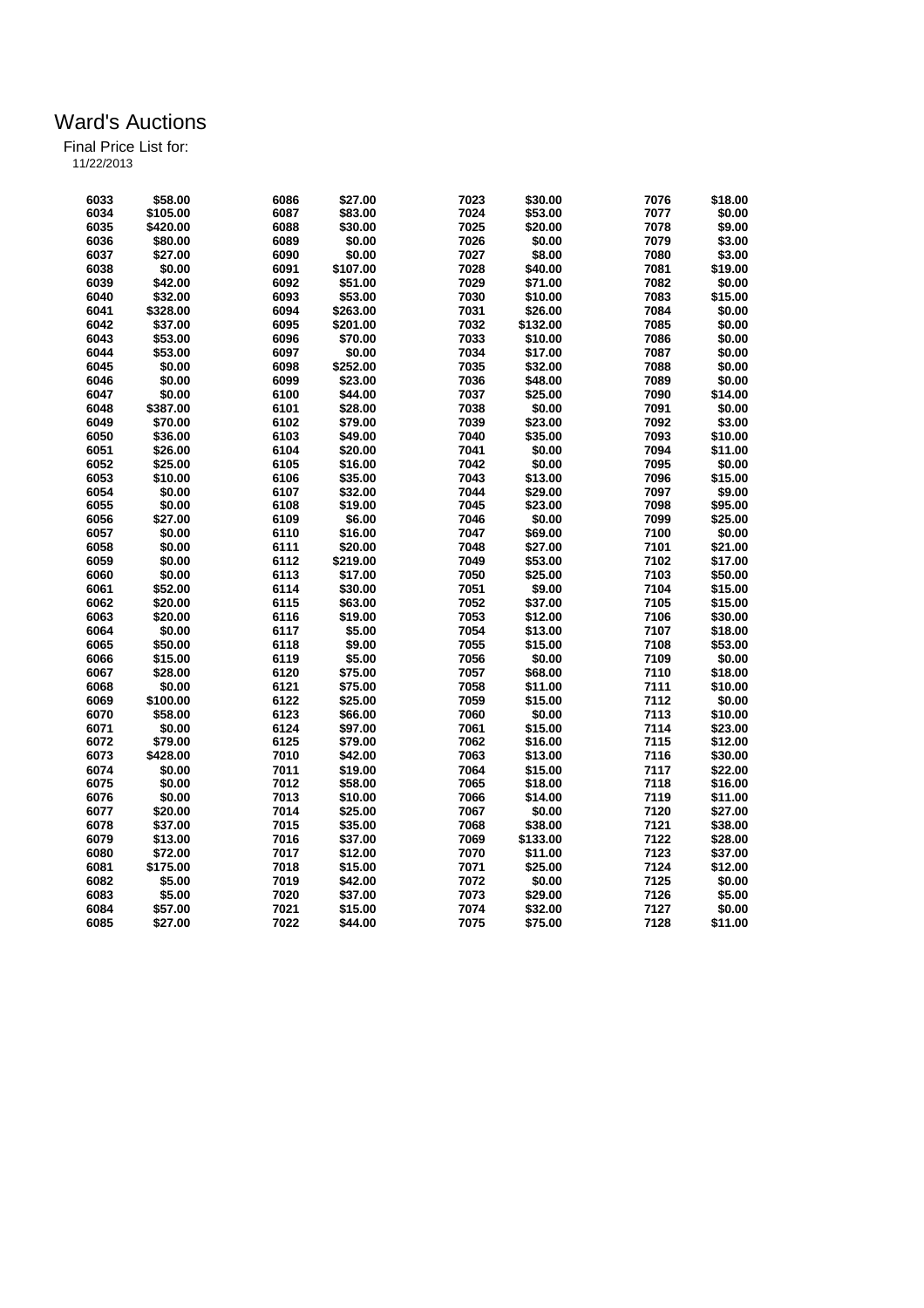| 7129 | \$0.00                   | 8051 | \$71.00  | 8104 | \$15.00  | 8157 | \$11.00  |
|------|--------------------------|------|----------|------|----------|------|----------|
| 7130 | \$56.00                  | 8052 | \$10.00  | 8105 | \$0.00   | 8158 | \$16.00  |
| 7131 | \$13.00                  | 8053 | \$184.00 | 8106 | \$15.00  | 8159 | \$63.00  |
| 7132 | \$12.00                  | 8054 | \$41.00  | 8107 | \$15.00  | 8160 | \$10.00  |
| 7133 | \$18.00                  | 8055 | \$79.00  | 8108 | \$21.00  | 8161 | \$0.00   |
| 7134 | \$0.00                   | 8056 | \$0.00   | 8109 | \$0.00   | 8162 | \$105.00 |
| 7135 | \$97.00                  | 8057 | \$255.00 | 8110 | \$21.00  | 8163 | \$21.00  |
| 7136 | \$38.00                  | 8058 | \$504.00 | 8111 | \$10.00  | 8164 | \$27.00  |
| 7137 | \$56.00                  | 8059 | \$42.00  | 8112 | \$0.00   | 8165 | \$0.00   |
| 7138 | \$18.00                  | 8060 | \$49.00  | 8113 | \$15.00  | 8166 | \$18.00  |
| 7139 | \$42.00                  | 8061 | \$102.00 | 8114 | \$210.00 | 8167 | \$0.00   |
| 7140 | \$24.00                  | 8062 | \$0.00   | 8115 | \$8.00   | 8168 | \$33.00  |
|      |                          |      |          |      |          |      |          |
| 8010 | \$3,185.00               | 8063 | \$21.00  | 8116 | \$0.00   | 8169 | \$131.00 |
| 8011 | \$1,024.00               | 8064 | \$10.00  | 8117 | \$600.00 | 8170 | \$0.00   |
| 8012 | \$263.00                 | 8065 | \$35.00  | 8118 | \$462.00 | 8171 | \$0.00   |
| 8013 | \$1.024.00               | 8066 | \$25.00  | 8119 | \$242.00 | 8172 | \$0.00   |
| 8014 | \$2,100.00               | 8067 | \$29.00  | 8120 | \$58.00  | 8173 | \$0.00   |
| 8015 | \$473.00                 | 8068 | \$32.00  | 8121 | \$189.00 | 8174 | \$5.00   |
| 8016 | \$641.00                 | 8069 | \$27.00  | 8122 | \$67.00  | 8175 | \$3.00   |
| 8017 | \$447.00                 | 8070 | \$205.00 | 8123 | \$53.00  | 8176 | \$16.00  |
| 8018 | \$150.00                 | 8071 | \$264.00 | 8124 | \$35.00  | 8177 | \$19.00  |
| 8019 | \$50.00                  | 8072 | \$0.00   | 8125 | \$0.00   | 8178 | \$10.00  |
| 8020 | \$75.00                  | 8073 | \$50.00  | 8126 | \$105.00 | 8179 | \$10.00  |
| 8021 | \$50.00                  | 8074 | \$37.00  | 8127 | \$13.00  | 8180 | \$7.00   |
| 8022 | \$1,785.00               | 8075 | \$48.00  | 8128 | \$300.00 | 8181 | \$28.00  |
| 8023 | \$2,095.00               | 8076 | \$737.00 | 8129 | \$145.00 | 8182 | \$16.00  |
| 8024 | \$315.00                 | 8077 | \$0.00   | 8130 | \$251.00 | 8183 | \$39.00  |
| 8025 | \$214.00                 | 8078 | \$0.00   | 8131 | \$70.00  | 8184 | \$10.00  |
| 8026 | \$368.00                 | 8079 | \$25.00  | 8132 | \$40.00  | 8185 | \$0.00   |
| 8027 | \$734.00                 | 8080 | \$0.00   | 8133 | \$25.00  | 8186 | \$0.00   |
| 8028 |                          | 8081 | \$0.00   | 8134 | \$21.00  | 8187 | \$0.00   |
| 8029 | \$1,200.00<br>\$1,234.00 | 8082 |          |      | \$123.00 |      |          |
|      |                          |      | \$54.00  | 8135 |          | 8188 | \$5.00   |
| 8030 | \$368.00                 | 8083 | \$23.00  | 8136 | \$84.00  | 8189 | \$5.00   |
| 8031 | \$1,666.00               | 8084 | \$0.00   | 8137 | \$90.00  | 8190 | \$13.00  |
| 8032 | \$1,877.00               | 8085 | \$0.00   | 8138 | \$63.00  | 8191 | \$11.00  |
| 8033 | \$263.00                 | 8086 | \$25.00  | 8139 | \$16.00  | 9010 | \$66.00  |
| 8034 | \$315.00                 | 8087 | \$24.00  | 8140 | \$37.00  | 9011 | \$15.00  |
| 8035 | \$640.00                 | 8088 | \$17.00  | 8141 | \$184.00 | 9012 | \$58.00  |
| 8036 | \$100.00                 | 8089 | \$0.00   | 8142 | \$197.00 | 9013 | \$62.00  |
| 8037 | \$200.00                 | 8090 | \$15.00  | 8143 | \$128.00 | 9014 | \$30.00  |
| 8038 | \$100.00                 | 8091 | \$42.00  | 8144 | \$27.00  | 9015 | \$74.00  |
| 8039 | \$385.00                 | 8092 | \$11.00  | 8145 | \$10.00  | 9016 | \$46.00  |
| 8040 | \$1,003.00               | 8093 | \$36.00  | 8146 | \$19.00  | 9017 | \$71.00  |
| 8041 | \$1,995.00               | 8094 | \$0.00   | 8147 | \$16.00  | 9018 | \$21.00  |
| 8042 | \$0.00                   | 8095 | \$14.00  | 8148 | \$27.00  | 9019 | \$237.00 |
| 8043 | \$828.00                 | 8096 | \$0.00   | 8149 | \$58.00  | 9020 | \$205.00 |
| 8044 | \$236.00                 | 8097 | \$28.00  | 8150 | \$24.00  | 9021 | \$47.00  |
| 8045 | \$35.00                  | 8098 | \$25.00  | 8151 | \$82.00  | 9022 | \$17.00  |
| 8046 | \$105.00                 | 8099 | \$15.00  | 8152 | \$22.00  | 9023 | \$77.00  |
| 8047 | \$14.00                  | 8100 | \$15.00  | 8153 | \$13.00  | 9024 | \$163.00 |
| 8048 | \$268.00                 | 8101 | \$21.00  | 8154 | \$30.00  | 9025 | \$11.00  |
| 8049 | \$146.00                 | 8102 | \$40.00  | 8155 | \$21.00  | 9026 | \$281.00 |
| 8050 |                          | 8103 | \$15.00  |      | \$14.00  | 9027 | \$0.00   |
|      | \$133.00                 |      |          | 8156 |          |      |          |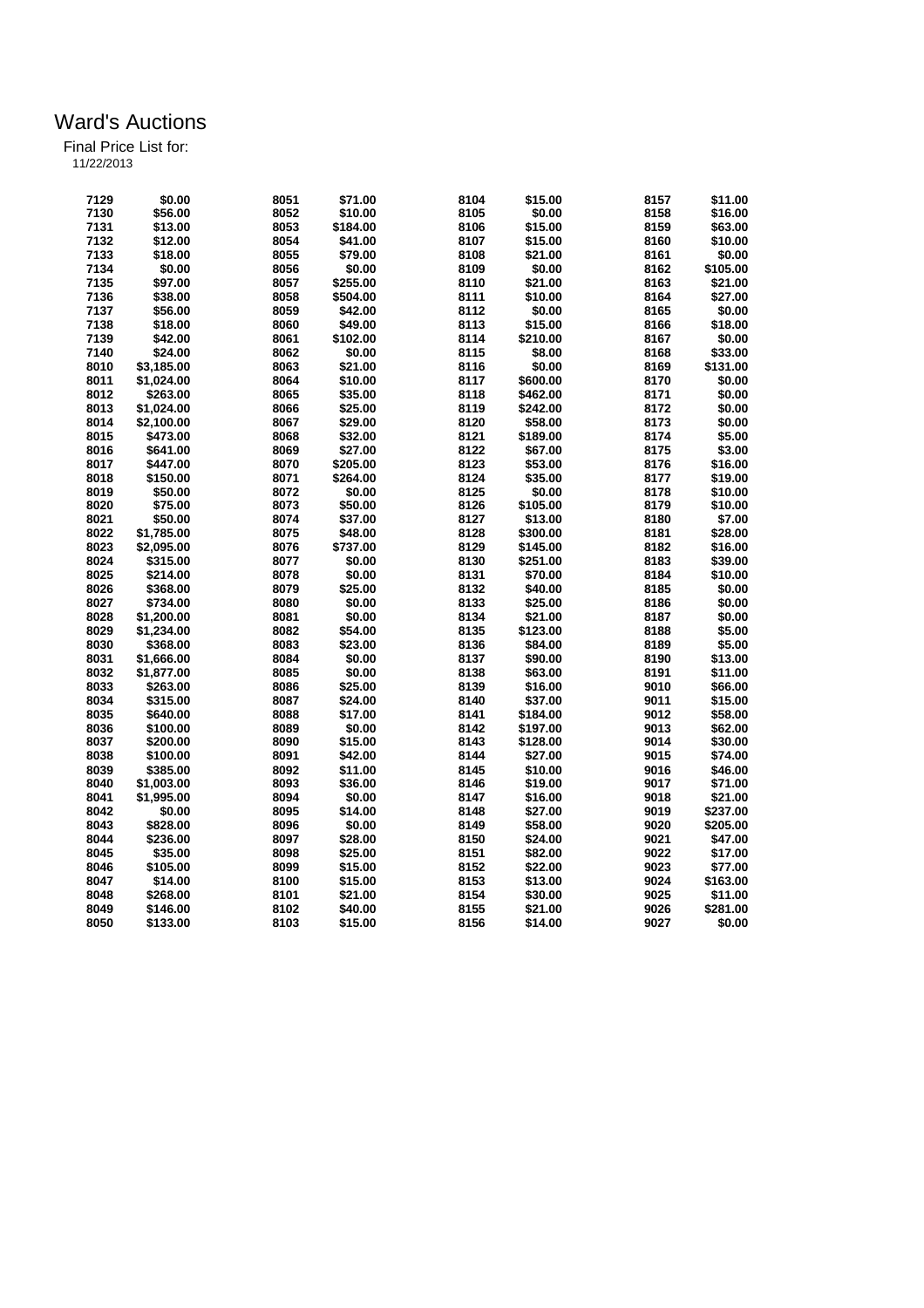| 11/22/2013 |  |
|------------|--|
|            |  |

| 9028 | \$13.00    | 9081         | \$30.00  | 9134 | \$21.00  | 9187         | \$23.00             |
|------|------------|--------------|----------|------|----------|--------------|---------------------|
| 9029 | \$35.00    | 9082         | \$20.00  | 9135 | \$13.00  | 9188         | \$59.00             |
| 9030 | \$24.00    | 9083         | \$20.00  | 9136 | \$14.00  | 9189         | \$50.00             |
| 9031 | \$15.00    | 9084         | \$37.00  | 9137 | \$16.00  | 9190         | \$420.00            |
| 9032 | \$14.00    | 9085         | \$25.00  | 9138 | \$12.00  | 9191         | \$6.00              |
| 9033 | \$23.00    | 9086         | \$74.00  | 9139 | \$42.00  | 9192         | \$65.00             |
| 9034 | \$14.00    | 9087         | \$20.00  | 9140 | \$18.00  | 9193         | \$79.00             |
| 9035 | \$9.00     | 9088         | \$0.00   | 9141 | \$9.00   | 9194         | \$65.00             |
| 9036 | \$18.00    | 9089         | \$69.00  | 9142 | \$13.00  | 9195         | \$69.00             |
|      |            |              |          |      |          |              |                     |
| 9037 | \$15.00    | 9090         | \$185.00 | 9143 | \$21.00  | 9196         | \$164.00            |
| 9038 | \$405.00   | 9091         | \$21.00  | 9144 | \$13.00  | 9197         | \$10.00             |
| 9039 | \$310.00   | 9092         | \$21.00  | 9145 | \$6.00   | 9198         | \$28.00             |
| 9040 | \$200.00   | 9093         | \$90.00  | 9146 | \$16.00  | 9199         | \$16.00             |
| 9041 | \$53.00    | 9094         | \$79.00  | 9147 | \$13.00  | 9200         | \$13.00             |
| 9042 | \$82.00    | 9095         | \$42.00  | 9148 | \$5.00   | 9201         | \$27.00             |
| 9043 | \$1,000.00 | 9096         | \$19.00  | 9149 | \$12.00  | 9202         | \$23.00             |
| 9044 | \$177.00   | 9097         | \$0.00   | 9150 | \$0.00   | 9203         | \$16.00             |
| 9045 | \$184.00   | 9098         | \$10.00  | 9151 | \$4.00   | 9204         | \$17.00             |
| 9046 | \$27.00    | 9099         | \$11.00  | 9152 | \$16.00  | 9205         | \$13.00             |
| 9047 | \$41.00    | 9100         | \$0.00   | 9153 | \$73.00  | 9206         | \$7.00              |
| 9048 | \$321.00   | 9101         | \$5.00   | 9154 | \$18.00  | 9207         | \$16.00             |
| 9049 | \$87.00    | 9102         | \$5.00   | 9155 | \$17.00  | 9208         | \$7.00              |
| 9050 | \$98.00    | 9103         | \$32.00  | 9156 | \$0.00   | 9209         | \$20.00             |
| 9051 | \$19.00    | 9104         | \$40.00  | 9157 | \$46.00  | 9210         | \$210.00            |
| 9052 | \$40.00    | 9105         | \$5.00   | 9158 | \$53.00  | 9211         | \$293.00            |
| 9053 | \$126.00   | 9106         | \$0.00   | 9159 | \$92.00  | 9212         | \$102.00            |
| 9054 | \$62.00    | 9107         | \$194.00 | 9160 | \$139.00 | 9213         | \$35.00             |
| 9055 | \$58.00    | 9108         | \$27.00  | 9161 | \$79.00  | 9214         | \$69.00             |
| 9056 | \$54.00    | 9109         | \$42.00  | 9162 | \$48.00  | 9215         | \$53.00             |
| 9057 | \$65.00    | 9110         | \$14.00  | 9163 | \$30.00  | 9216         | \$51.00             |
|      |            |              |          |      |          |              |                     |
| 9058 | \$37.00    | 9111         | \$44.00  | 9164 | \$114.00 | 9217         | \$53.00             |
| 9059 | \$21.00    | 9112         | \$44.00  | 9165 | \$23.00  | 9218         | \$16.00             |
| 9060 | \$21.00    | 9113         | \$26.00  | 9166 | \$27.00  | 9219         | \$63.00             |
| 9061 | \$16.00    | 9114         | \$40.00  | 9167 | \$12.00  | 9220         | \$5.00              |
| 9062 | \$65.00    | 9115         | \$10.00  | 9168 | \$11.00  | 9221         | \$0.00              |
| 9063 | \$32.00    | 9116         | \$36.00  | 9169 | \$81.00  | 9222         | \$11.00             |
| 9064 | \$37.00    | 9117         | \$0.00   | 9170 | \$15.00  | 9223         | \$32.00             |
| 9065 | \$21.00    | 9118         | \$247.00 | 9171 | \$0.00   | 9224         | \$29.00             |
| 9066 | \$44.00    | 9119         | \$27.00  | 9172 | \$26.00  | 9225         | \$53.00             |
| 9067 | \$32.00    | 9120         | \$17.00  | 9173 | \$22.00  | 9226         | \$58.00             |
| 9068 | \$28.00    | 9121         | \$21.00  | 9174 | \$54.00  | 9227         | \$238.00            |
| 9069 | \$47.00    | 9122         | \$9.00   | 9175 | \$5.00   | 9228         | \$0.00              |
| 9070 | \$13.00    | 9123         | \$42.00  | 9176 | \$81.00  | 9229         | \$37.00             |
| 9071 | \$23.00    | 9124         | \$49.00  | 9177 | \$17.00  | 9230         | \$16.00             |
| 9072 | \$27.00    | 9125         | \$25.00  | 9178 | \$10.00  | 9231         | \$16.00             |
| 9073 | \$8.00     | 9126         | \$34.00  | 9179 | \$21.00  | 9232         | \$23.00             |
| 9074 | \$86.00    | 9127         | \$28.00  | 9180 | \$0.00   | 9233         | \$69.00             |
| 9075 | \$33.00    | 9128         | \$42.00  | 9181 | \$21.00  | 9234         | \$37.00             |
| 9076 | \$97.00    | 9129         | \$42.00  | 9182 | \$37.00  | 9235         | \$6.00              |
| 9077 | \$40.00    | 9130         | \$20.00  | 9183 | \$48.00  | 9236         | \$124.00            |
|      |            |              |          |      |          |              |                     |
| 9078 | \$47.00    | 9131<br>9132 | \$42.00  | 9184 | \$75.00  | 9237<br>9238 | \$121.00<br>\$66.00 |
| 9079 | \$51.00    |              | \$16.00  | 9185 | \$21.00  |              |                     |
| 9080 | \$0.00     | 9133         | \$21.00  | 9186 | \$27.00  | 9239         | \$40.00             |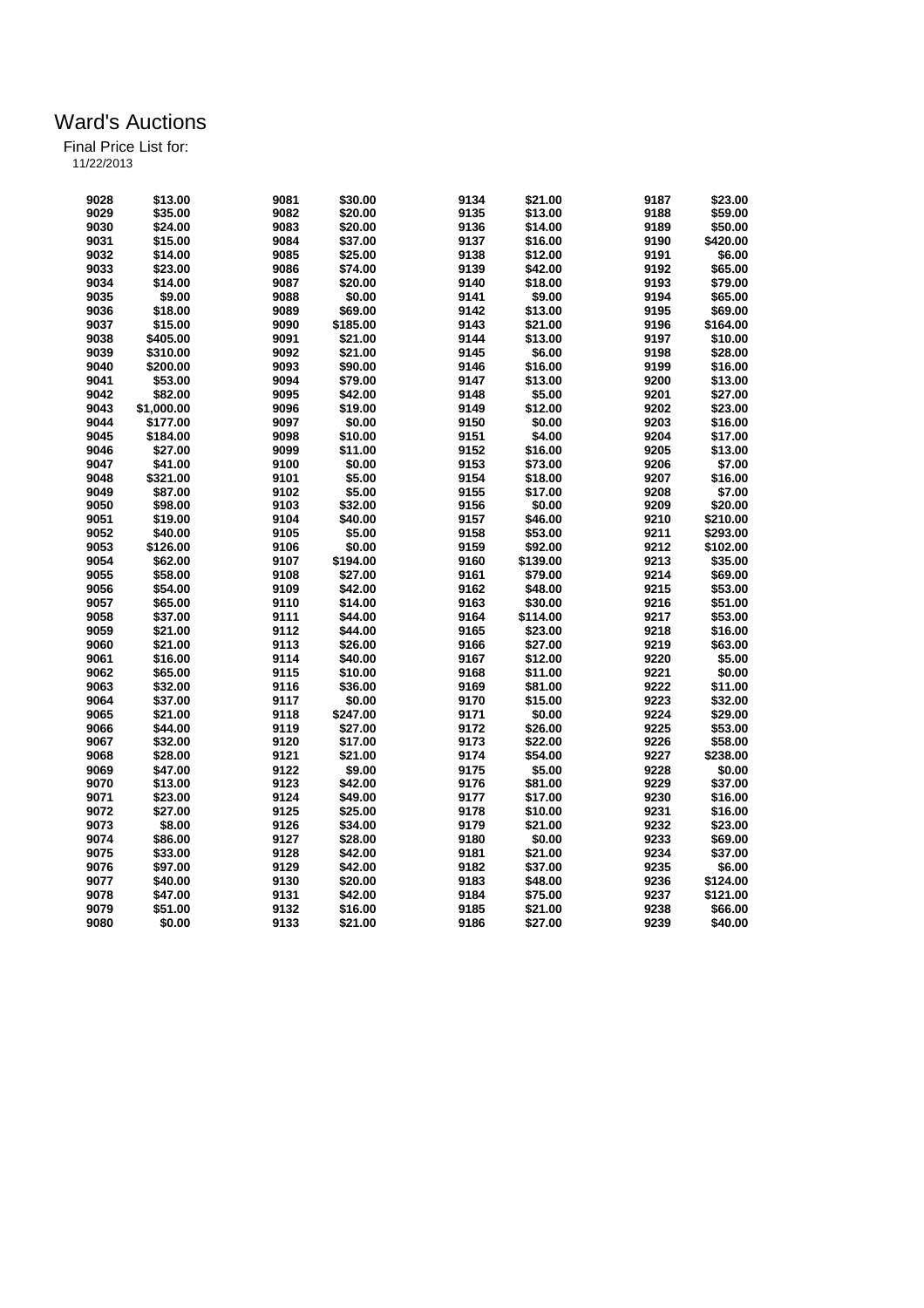| 9240 | \$42.00  | 9293 | \$42.00  | 9346 | \$264.00 | 9399 | \$11.00  |
|------|----------|------|----------|------|----------|------|----------|
| 9241 | \$159.00 | 9294 | \$40.00  | 9347 | \$97.00  | 9400 | \$17.00  |
| 9242 | \$160.00 | 9295 | \$42.00  | 9348 | \$691.00 | 9401 | \$0.00   |
| 9243 | \$50.00  | 9296 | \$32.00  | 9349 | \$32.00  | 9402 | \$16.00  |
| 9244 | \$44.00  | 9297 | \$53.00  | 9350 | \$28.00  | 9403 | \$24.00  |
| 9245 | \$23.00  | 9298 | \$42.00  | 9351 | \$101.00 | 9404 | \$20.00  |
| 9246 | \$143.00 | 9299 | \$32.00  | 9352 | \$158.00 | 9405 | \$34.00  |
| 9247 | \$105.00 | 9300 | \$27.00  | 9353 | \$105.00 | 9406 | \$44.00  |
| 9248 | \$140.00 | 9301 | \$27.00  | 9354 | \$69.00  | 9407 | \$23.00  |
| 9249 | \$150.00 | 9302 | \$10.00  | 9355 | \$12.00  | 9408 | \$35.00  |
| 9250 | \$137.00 | 9303 | \$11.00  | 9356 | \$29.00  | 9409 | \$11.00  |
| 9251 | \$10.00  | 9304 | \$10.00  | 9357 | \$3.00   | 9410 | \$58.00  |
| 9252 | \$53.00  | 9305 | \$37.00  | 9358 | \$11.00  | 9411 | \$20.00  |
| 9253 | \$25.00  | 9306 | \$53.00  | 9359 | \$38.00  | 9412 | \$42.00  |
| 9254 | \$16.00  | 9307 | \$19.00  | 9360 | \$48.00  | 9413 | \$21.00  |
| 9255 | \$39.00  | 9308 | \$37.00  | 9361 | \$12.00  | 9414 | \$37.00  |
| 9256 | \$16.00  | 9309 | \$39.00  | 9362 | \$23.00  | 9415 | \$35.00  |
| 9257 | \$0.00   | 9310 | \$23.00  | 9363 | \$11.00  | 9416 | \$25.00  |
| 9258 | \$63.00  | 9311 | \$35.00  | 9364 | \$32.00  | 9417 | \$33.00  |
| 9259 | \$48.00  | 9312 | \$35.00  | 9365 | \$9.00   | 9418 | \$16.00  |
|      |          |      | \$23.00  |      |          |      |          |
| 9260 | \$50.00  | 9313 |          | 9366 | \$15.00  | 9419 | \$45.00  |
| 9261 | \$290.00 | 9314 | \$13.00  | 9367 | \$31.00  | 9420 | \$79.00  |
| 9262 | \$210.00 | 9315 | \$17.00  | 9368 | \$25.00  | 9421 | \$11.00  |
| 9263 | \$99.00  | 9316 | \$21.00  | 9369 | \$25.00  | 9422 | \$17.00  |
| 9264 | \$31.00  | 9317 | \$184.00 | 9370 | \$16.00  | 9423 | \$56.00  |
| 9265 | \$30.00  | 9318 | \$79.00  | 9371 | \$105.00 | 9424 | \$19.00  |
| 9266 | \$31.00  | 9319 | \$10.00  | 9372 | \$11.00  | 9425 | \$23.00  |
| 9267 | \$40.00  | 9320 | \$32.00  | 9373 | \$21.00  | 9426 | \$10.00  |
| 9268 | \$40.00  | 9321 | \$10.00  | 9374 | \$21.00  | 9427 | \$31.00  |
| 9269 | \$20.00  | 9322 | \$15.00  | 9375 | \$42.00  | 9428 | \$19.00  |
| 9270 | \$90.00  | 9323 | \$38.00  | 9376 | \$8.00   | 9429 | \$30.00  |
| 9271 | \$5.00   | 9324 | \$21.00  | 9377 | \$16.00  | 9430 | \$23.00  |
| 9272 | \$27.00  | 9325 | \$12.00  | 9378 | \$19.00  | 9431 | \$23.00  |
| 9273 | \$10.00  | 9326 | \$21.00  | 9379 | \$12.00  | 9432 | \$16.00  |
| 9274 | \$32.00  | 9327 | \$12.00  | 9380 | \$32.00  | 9433 | \$10.00  |
| 9275 | \$32.00  | 9328 | \$10.00  | 9381 | \$26.00  | 9434 | \$11.00  |
| 9276 | \$74.00  | 9329 | \$25.00  | 9382 | \$0.00   | 9435 | \$18.00  |
| 9277 | \$32.00  | 9330 | \$17.00  | 9383 | \$21.00  | 9436 | \$35.00  |
| 9278 | \$50.00  | 9331 | \$10.00  | 9384 | \$27.00  | 9437 | \$35.00  |
| 9279 | \$25.00  | 9332 | \$63.00  | 9385 | \$18.00  | 9438 | \$18.00  |
| 9280 | \$17.00  | 9333 | \$96.00  | 9386 | \$14.00  | 9439 | \$29.00  |
| 9281 | \$40.00  | 9334 | \$69.00  | 9387 | \$19.00  | 9440 | \$12.00  |
| 9282 | \$63.00  | 9335 | \$329.00 | 9388 | \$35.00  | 9441 | \$26.00  |
| 9283 | \$105.00 | 9336 | \$50.00  | 9389 | \$21.00  | 9442 | \$21.00  |
| 9284 | \$40.00  | 9337 | \$10.00  | 9390 | \$0.00   | 9443 | \$28.00  |
| 9285 | \$17.00  | 9338 | \$39.00  | 9391 | \$25.00  | 9444 | \$10.00  |
| 9286 | \$27.00  | 9339 | \$27.00  | 9392 | \$41.00  | 9445 | \$42.00  |
| 9287 | \$40.00  | 9340 | \$27.00  | 9393 | \$28.00  | 9446 | \$80.00  |
| 9288 | \$40.00  | 9341 | \$29.00  | 9394 | \$18.00  | 9447 | \$25.00  |
| 9289 | \$56.00  | 9342 | \$193.00 | 9395 | \$53.00  | 9448 | \$17.00  |
| 9290 | \$27.00  | 9343 | \$143.00 | 9396 | \$20.00  | 9449 | \$27.00  |
| 9291 | \$158.00 | 9344 | \$428.00 | 9397 | \$10.00  | 9450 | \$525.00 |
| 9292 | \$132.00 | 9345 | \$104.00 | 9398 | \$118.00 | 9451 | \$31.00  |
|      |          |      |          |      |          |      |          |